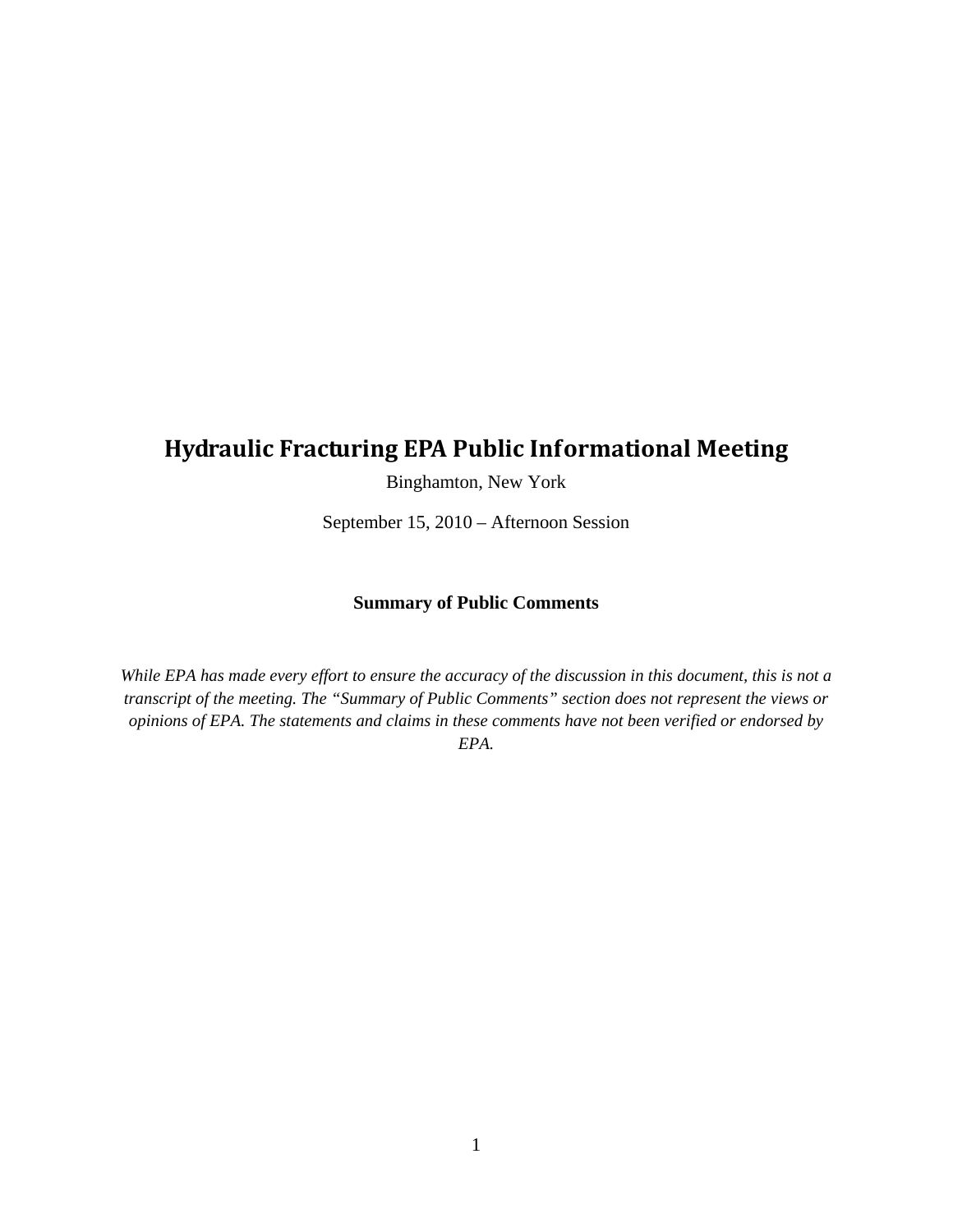# **Meeting Format**

US EPA (hereafter referred to as EPA) held four public informational meetings in Binghamton, New York, on September 13 and 15, 2010, to discuss proposed design and scope of a research study on the potential relationship between hydraulic fracturing used in natural gas extraction and drinking water. The following meeting summary details the public verbal comments given during the first of the four meetings held on September 15, 2010, from 12:00 to 4:00 p.m.

The meeting began with brief presentations by EPA staff on the need for the study, proposed scope and design of the study, and public participation opportunities during study development. Over 410 individuals attended the meeting and EPA received verbal comments from 124 citizens following the EPA presentations. Both the EPA presentations and public comments are summarized in this document.

# **Summary of EPA Presentations**

EPA made brief presentations on the need for a study, the proposed study design, and the stakeholder process used for the planning stages of the study.

### *Introductory Remarks*

*Judith Enck, Regional Administrator, EPA Region 2* 

- EPA Region 2 serves New York, New Jersey, US Virgin Islands, Puerto Rico, and the tribal nations located therein.
- Natural gas is a key element of the nation's energy future. However, the public has expressed serious questions on the safety of hydraulic fracturing (HF) and EPA takes these questions seriously.
- Many have expressed concern over the safety of HF and its potential impact on drinking water supplies. To address these concerns, EPA will conduct a study investigating the potential impacts of HF on public health and the environment, particularly drinking water.
- The study will be transparent and peer-reviewed, and will emphasize stakeholder input. At today's meeting, EPA asks for public comment on the study's design, scope, and focus. EPA wants to hear the public's experiences and ideas.
- EPA places a high priority on this study and hopes that the public's concerns will be addressed and answered through this study.
- It is EPA's understanding that the New York Department of Environmental Conservation (NYNYDEC) will not review or take action on the 60 permit applications they have received until the after the release of the final Supplemental Generic Environmental Impact Statement (SGEIS).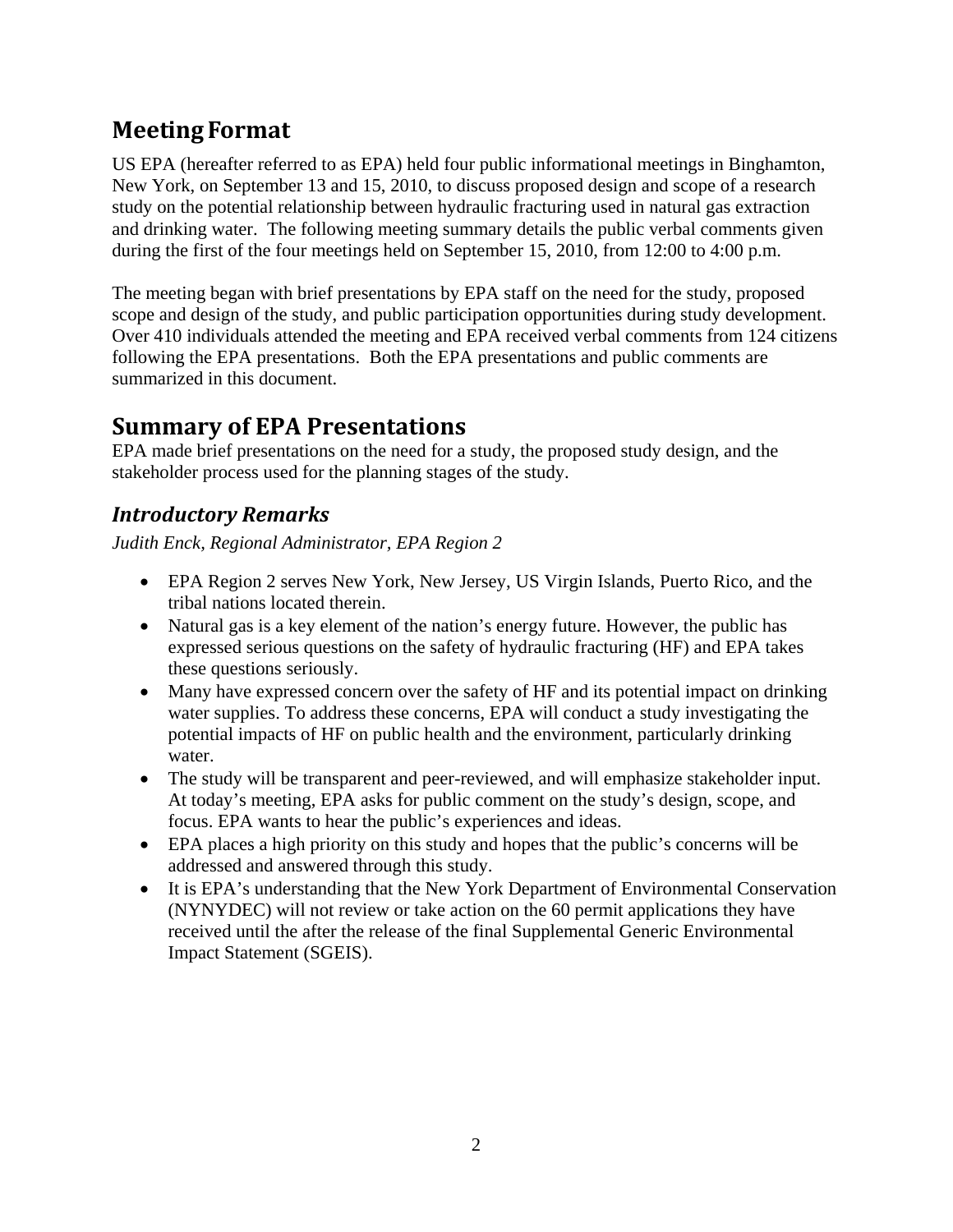## *Why Are We Studying Hydraulic Fracturing?*

*Fred Hauchman, Director, Office of Science Policy, EPA Office of Research and Development* 

- Natural gas is an important part of our energy future, and it is a resource we value for a variety of reasons, but the public has raised concerns about the impacts of HF. EPA takes these concerns seriously and wants to ensure that public health and the environment are protected.
- Congress directed EPA to conduct a study focused on HF's possible impacts on drinking water.
- The study will proceed as quickly as possible while respecting the scientific process and involving experts and stakeholders. EPA insists on conducting a credible, transparent, scientific study, which takes time.
- The study will use the best available science, independent sources of information, and a transparent, peer-reviewed process. EPA will consult with other groups, including nongovernmental organizations (NGOs), industry, states, and federal partners.
- EPA is also in the process of putting together a robust panel of experts with a wide range of experience. The panel will provide a critical review of the study plan.
- The study itself will be led by EPA scientists and headed by Dr. Bob Puls. EPA's Science Advisory Board (SAB) reviewed an initial scoping study plan in April 2010. The SAB recommended that the study focus on water resources (including quality and quantity), use a case study approach, and include input from stakeholders.
- The expected study timeline is as follows:
	- o October 2010: peer review of study plan.
	- o Early 2011: begin study.
	- o Late 2012: initial results.
- EPA expects that work will continue into the future. This is a complicated issue to study, but EPA will make every effort to complete the study as expeditiously as possible. If the study identifies issues that require urgent attention, EPA will act quickly to take the necessary steps.

### *What Will the Study Include?*

*Dr. Robert Puls, Director of Research, EPA Ground Water and Ecosystems Restoration Division* 

- EPA is very impressed with the depth of knowledge of New York's citizens on this topic. The comments and suggestions received at these public meetings will be very helpful to EPA.
- We need to find a balance between moving forward with natural gas exploration and extraction and protecting our natural resources.
- Here are the primary questions we hope to address with the study:
	- o What HF scenarios might cause impacts on drinking water resources?
	- o What approaches are effective for protecting drinking water?
- The major elements of the study are data and information (both quantitative and qualitative), chemical fate and transport (including the identification of chemicals that are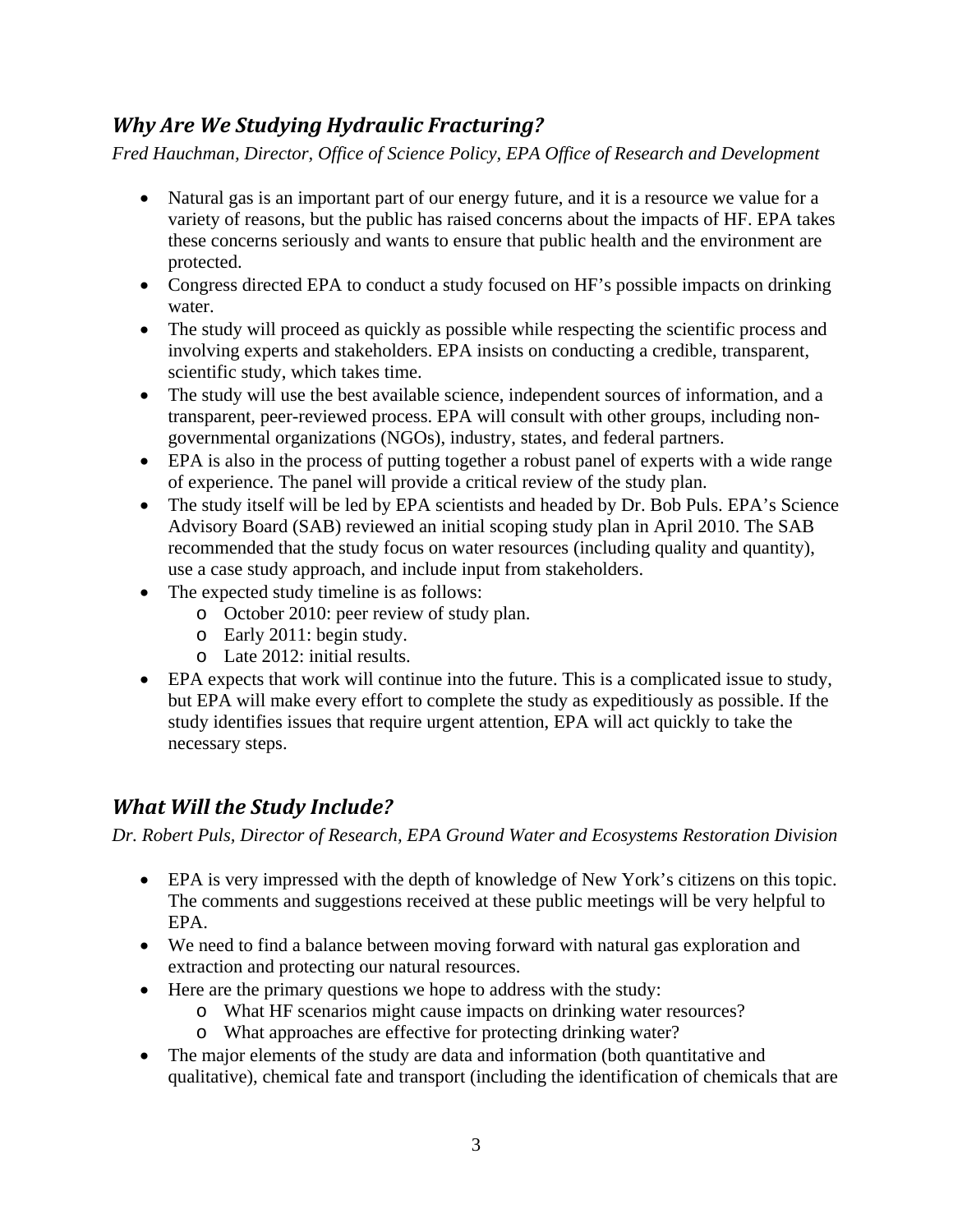used), and case studies (located in areas where issues have already arisen and/or on the site of new HF projects).

- The study could also include regional data collected by other entities, such as the Bureau of Land Management (BLM), the U.S. Geological Survey (USGS), and the Army Corps of Engineers.
- In a typical HF operation, there is a production well that is fairly deep, and there are several geologic strata between the fractures and the drinking water resources. However, there are cases where HF is shallower, and, in the past, there have been cases where HF has taken place within a geologic unit that is classified as an underground source of drinking water (USDW).
	- o There can be 10 to 20 wells located on one well pad. Five million gallons of water can be required to fracture a single well.
	- o Fractures in the geologic formations are created by HF, or they exist naturally in the formation. There can be interconnections between natural and induced fractures.
	- o The distance between drinking water sources and HF provides one level of protection. Additional protection is provided by the casing and cementing of the well itself.
	- o When wells are fractured, water, fracturing chemicals, and a proppant (such as sand) are injected under high pressure. This creates and props open fractures. When the pressure is released, the fluid returns to the surface.
	- o In the West, wastewater is often disposed of through permanent underground injection wells. However, there are fewer of those wells in the East, which adds an additional challenge.
- Types of data and information needed include:
	- o Pre- and post-drilling site characteristics and water quality.
	- o Chemical data, including information on HF fluids.
	- o Water use data, such as sources and amounts.
	- o Well construction and well integrity information.
	- o Information on operation and management practices, especially with respect to produced water.
- Sources of data and information include:
	- o Existing sources, such as published reports and materials submitted by stakeholders. EPA is already in the process of collecting this information. EPA is interested in collecting any qualitative or quantitative data that participants might have.
	- o New sources. The study itself will generate more data, as will other ongoing studies. Data from these other investigations will be incorporated into the study as much as possible.
- Fate and transport includes characterizing fracturing fluids and their degradation products, determining HF's potential to mobilize chemicals from geologic formations, and identifying and refining methods for chemical analysis.
- Case studies provide opportunities for focused field investigations. The SAB recommended the case study approach, and participants in tonight's meeting can help by suggesting possible locations.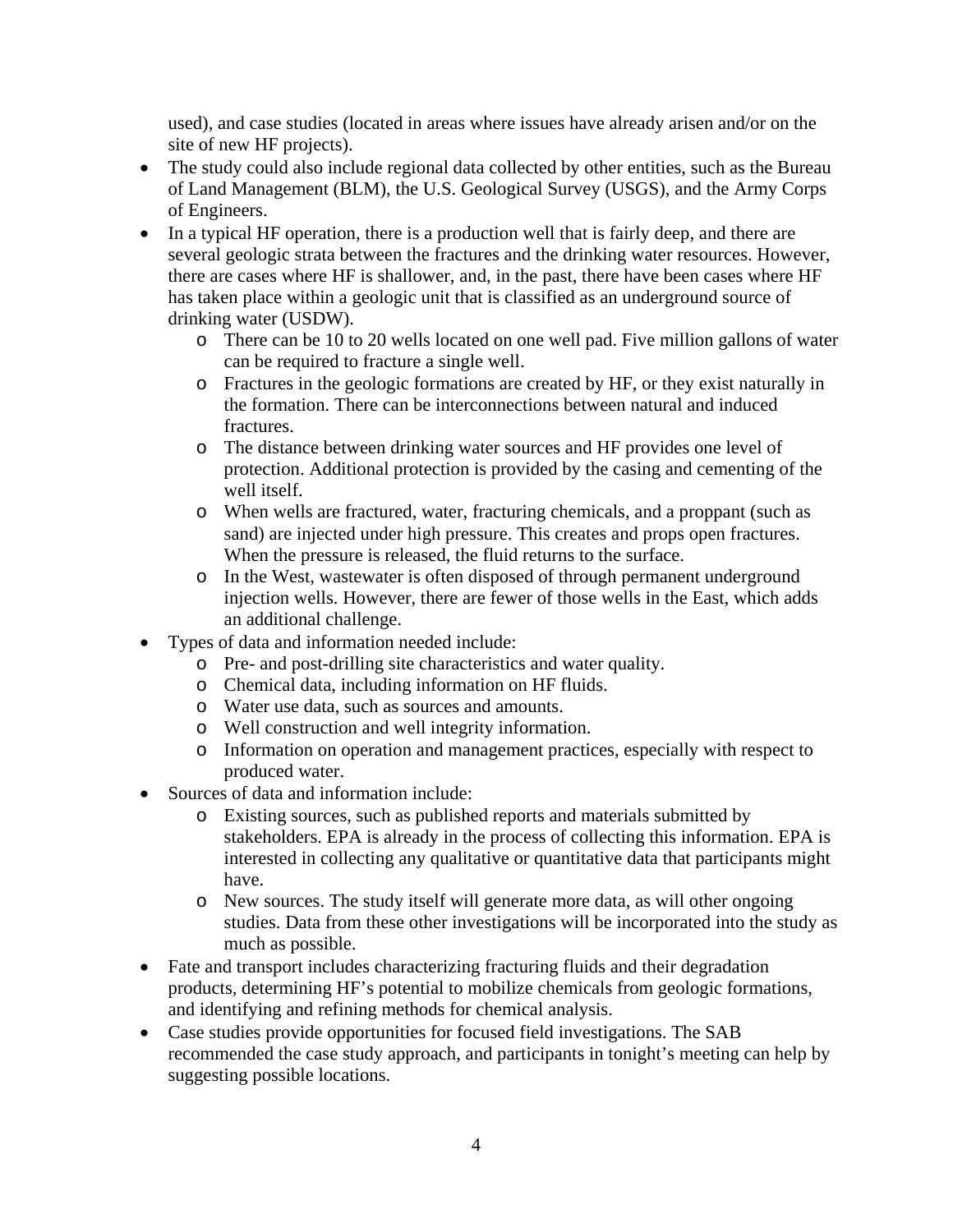- Case studies will also allow EPA to evaluate HF in different parts of the country, in terms of geologic factors, water resource management practices, and water quality/quantity variations.
- Potential sites for case studies include areas where HF is planned, is in progress, or has occurred in the past.
- EPA will identify and prioritize case study locations based on stakeholder input, the vulnerability of water resources (including the proximity of other wells or exposure pathways), the extent of HF activity in an area, geologic conditions, and geographic variations.
- Next steps in developing the study plan include:
	- o Collecting stakeholder input throughout the summer of 2010.
	- o A transparent peer review process by experts in appropriate fields during the fall of 2010.
	- o Collecting public comment on the study plan during the fall of 2010.

# *How Can Stakeholders Be Involved?*

*Ann Codrington, Acting Director, Drinking Water Protection Division, EPA Office of Ground Water and Drinking Water* 

- The most important part of this meeting is the public comment. Additional comments will be accepted until September 28, 2010.
- EPA held four sector-specific webinars and is currently conducting public meetings. Later, EPA will hold technical workshops to collect input from experts in the field.
- The study design is extremely important: a good study design is the foundation for a scientifically sound study.
- There are several ways to provide comments to EPA on the study design:
	- o Speaking at public meetings.
	- o Submitting written comments at public meetings.
	- o Submitting written comments by e-mail or postal mail.
- Key questions EPA would like input on include:
	- o What should be our highest priorities?
	- o What are the gaps in current knowledge?
	- o Are there data and information we should know about?
	- o Where do you recommend we conduct our case studies?

*While EPA has made every effort to ensure the accuracy of the discussion in this document, this is not a transcript of the meeting. The "Summary of Public Comment" section does not represent the views or opinions of EPA. The statements and claims in these comments have not been verified or endorsed by EPA.* 

# **Summary of Public Comments**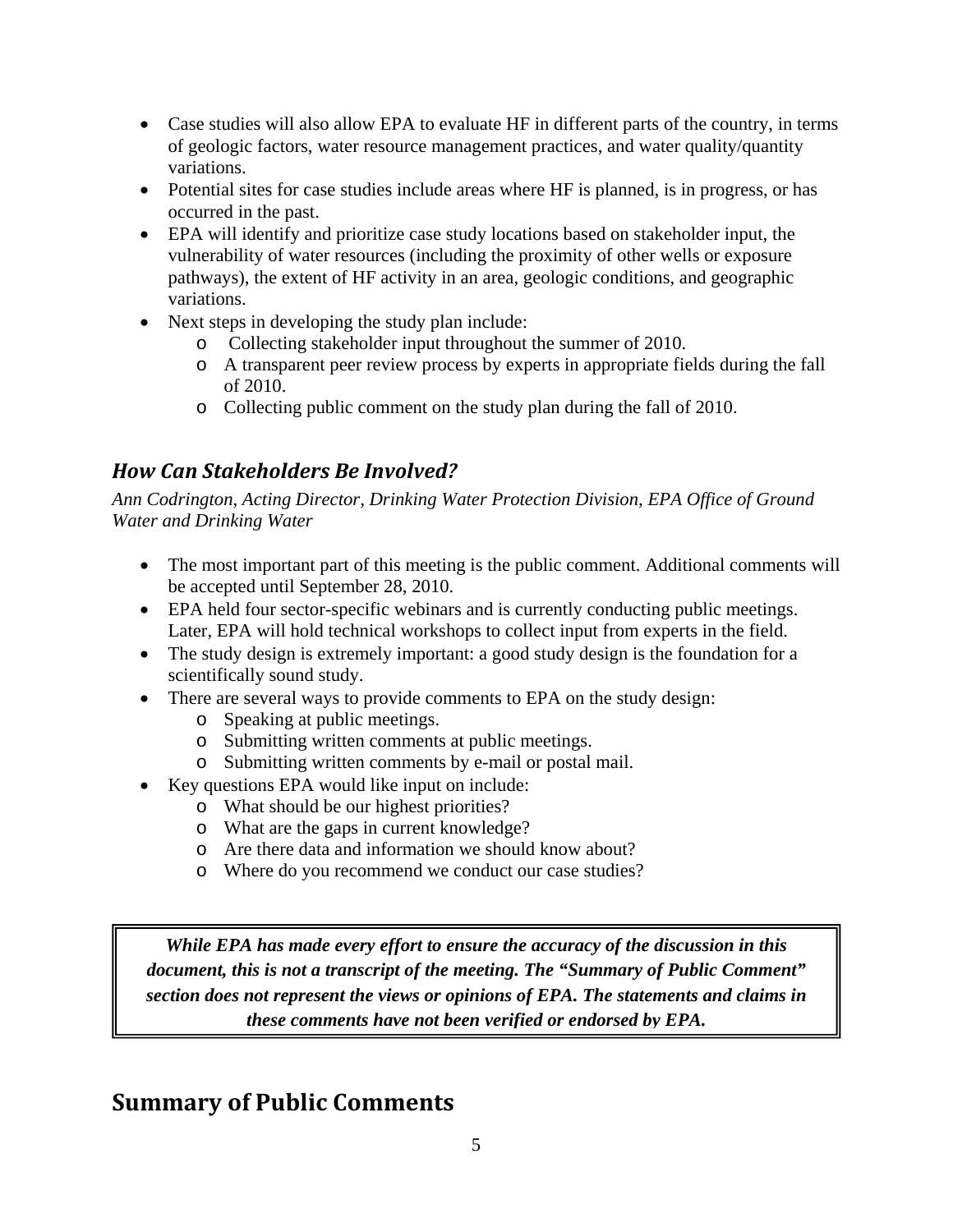EPA requested comment on the proposed scope of the study plan and criteria to be used for case study locations. Public comments described regional impacts to public health, the environment, and economics and provided recommendations on regulations and subjects or methods of study. Public comments have been grouped by common theme: impacts specific to EPA Region 2 and the Marcellus Shale area, recommendations for the HF study, regulation of HF, and other comments.

## *Hydraulic Fracturing in Region 2 and the Marcellus Shale Area*

Public concerns for economy were divided. Many commenters stated that HF presents an opportunity to turn around the struggling economy of the region and thought that economic impacts should be included in the study. Other commenters, however, noted that development of the gas industry could jeopardize other industries in the region, which is heavily agricultural and also is a second home market. They felt the agricultural and real estate market options were more viable as long-term solutions for the New York State economy than the short-term gains that would come from natural gas development.

Environmental concerns were also a focus of verbal comments. Many commenters felt that the NYDEC had failed to adequately oversee HF and that the draft SGEIS should be withdrawn because it does not include cumulative impacts or because a generic approach to HF in New York State is not appropriate. A smaller number of commenters suggested that EPA and NYDEC should work together and that NYDEC's work could be a valuable resource for EPA. Many commenters also discussed the regional economy. Several commenters were also concerned about compulsory integration and the effects that drilling could have on adjoining properties or watersheds. The large number of residents relying on private wells, springs, or surface water was also addressed. Finally, several commenters argued that the same standards must apply to the entire state; the New York City watershed should not receive special protection not afforded to the rest of the state.

# *EPA's Hydraulic Fracturing Study*

#### **Scope**

Many commenters expressed opinions on the scope of the study. The majority of these commenters are in favor of a cumulative, "cradle-to-grave" lifecycle analysis that addresses all aspects of HF and related activities. Commenters suggested a number of topics for EPA to study, including effects on agriculture and food supplies, exposure through bathing, land values, road quality, truck traffic, methane leakage, radioactivity, air quality, landscape values, health and diversity of flora and fauna, watershed impacts, and potential for pipeline leakage. Some commenters felt that EPA should take as much time as necessary and that \$2 million may not be adequate to complete the study.

Another group of commenters felt that EPA should keep their focus narrow. Most of these commenters argued that EPA should strictly adhere to the Congressional mandate, though a few also noted that a narrow scope would allow the study to be completed more quickly. In general, these commenters also suggested relying on past EPA HF studies. Nearly all of the commenters asked EPA for a science-based, transparent, and peer-reviewed study. Many commenters warned against relying on fear, emotions, and misinformation.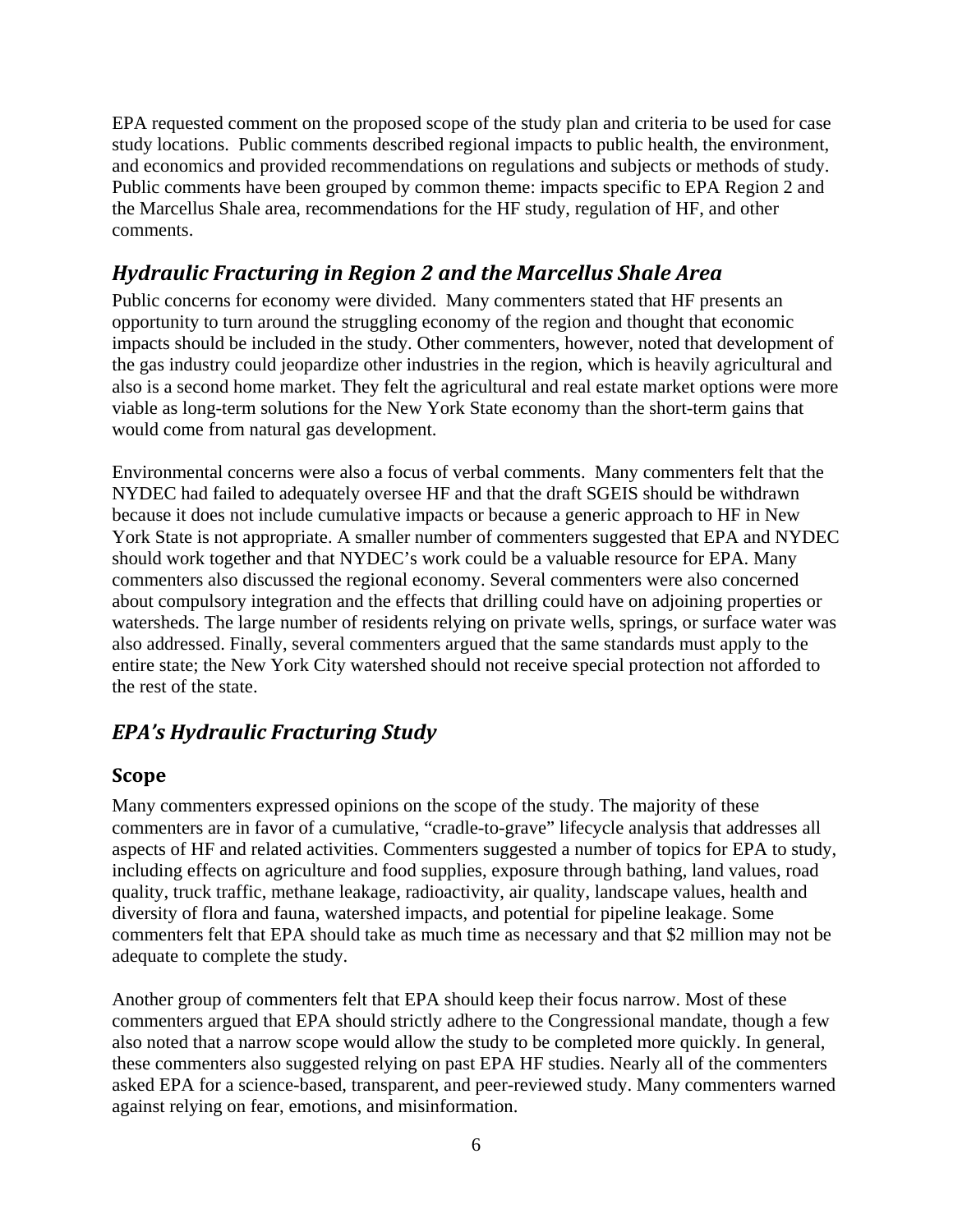### **Knowledge Gaps**

Most commenters addressed the knowledge gap on chemicals used in HF. Commenters were concerned with the identity of the chemicals used and with the quality and quantity of information available (including risk assessments) for each chemical and the effects that chemicals have in combination. Many speakers mentioned the potential for "green" additives. Comments on treatment of wastewater and flowback generally centered on the availability of treatment facilities and processes. Several commenters also remarked that knowledge of the subsurface and its fractures in the region is incomplete. Commenters also provided specific information to help fill these knowledge gaps.

#### **Case Studies**

The majority of commenters who discussed case studies asked EPA to study Dimock, Pennsylvania regardless of the individual's position on HF. Other commenters asked EPA to make unannounced visits and not work with industry, so that EPA could observe drilling operations in practice and not experience only ideal sites. Other commenters requested that EPA focus on all contamination and pollution problems at sites, including surface spills, and not just the subsurface operations. Many commenters noted that not a single case of drinking water contamination from HF has been confirmed, but other commenters suggested that contamination problems were probably chronically underreported as a result of non-disclosure agreements and/or fear that revenue-producing wells would be shut down.

# *Regulating Hydraulic Fracturing*

Commenters were divided on whether federal oversight is necessary. Some commenters felt that the states are effectively regulating HF and that waiting for federal regulations would cause an unnecessary delay for an industry that is creating economic benefits. Other commenters argued that states are unable to adequately oversee HF due to budget and staffing constraints and other issues. Several commenters suggested that since pollution does not stop at state borders, federal regulations are necessary to ensure equal protection. A number of commenters specifically supported requiring the disclosure of chemicals.

### *General Comments*

A number of commenters discussed whether the United Sates should pursue natural gas extraction as part of its energy policy. These commenters generally argued that natural gas development should be limited due to the nature of extractive industries and the long-term cleanup costs. Other commenters discussed whether natural gas should be considered a "green" fuel and the positive or negative impact of widespread use of HF/natural gas on greenhouse gas emissions and global warming. Several commenters felt that allowing HF prolongs America's dependence on fossil fuels at the expense of increased government investment in renewable energy. Another group of commenters focused on the economic benefits of the natural gas industry, especially in the current economic climate, and the potential for energy independence that HF could provide.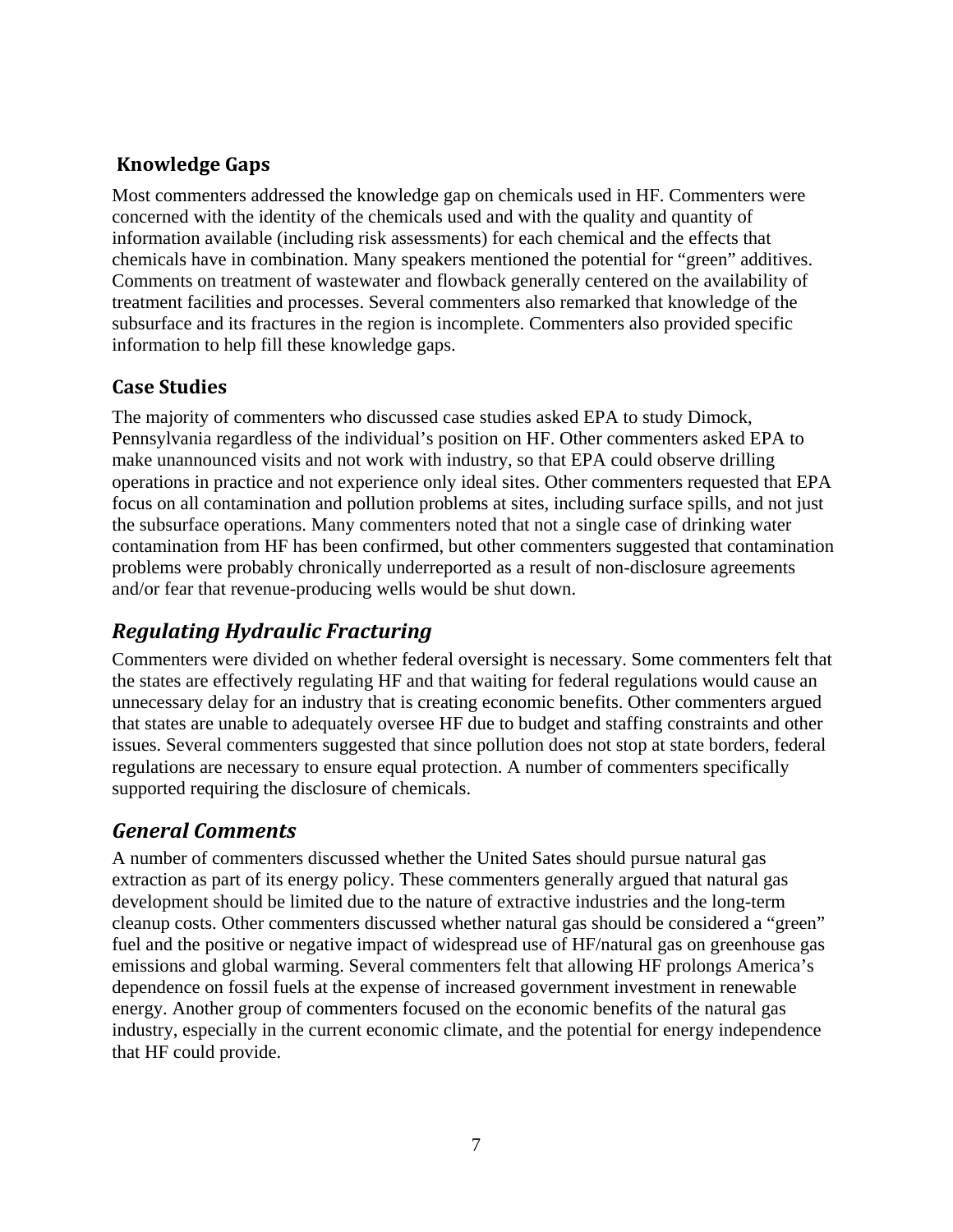## **Detailed Public Comments**

Public comments have been grouped by common theme: impacts specific to EPA Region 2, recommendations for the hydraulic fracturing study (scope, knowledge gaps, and case studies), regulation, and general comments.

#### *Hydraulic Fracturing in Region 2 and the Marcellus Shale Area*

Comments on HF in Region 2 and the Marcellus Shale area were as follows:

- Unconventional gas production via HF should be prohibited in the northeastern United States, including New York State. EPA will reach the same conclusion. EPA should support the prohibition of this dangerous and costly practice and recommend the same to New York State. EPA should call for New York State to withdraw its deeply flawed draft SGEIS in favor of an independent cumulative study.
- EPA and NYDEC are watchdogs for safeguarding our environment. Professional rivalry should not prevent EPA from working with NYDEC on this very important issue and EPA/ NYDEC should not waste time duplicating each other's efforts. NYDEC issued a preliminary 800 page SGEIS report and collected almost 10,000 comments from the public and they are in the final stages of issuing a final SGEIS that address the comments. Surely this effort is not contrary to the EPA effort.
- NYDEC has failed us with an inaccurate draft SGEIS. It should be withdrawn.
- One in seven families are considered poor in this part of the country. These wells in Pennsylvania have helped poor people.
- A significant number of the households in Tompkins County depend on individual wells and have no alternative sources of drinking water. Others depend on rivers and lakes.
- In the past 10 years, there has been no greater regional environmental threat than HF in the Marcellus Shale.
- Five percent of Cortland County residents are leasing 50% of the land mass and state has leased another 10% of state forest land for gas drilling. How did we get to this place? Industry development with this process during the last decade turned fracking from a low impact process into a high impact process.
- Pennsylvania is drilling and they have all of the same structure. The drilling trucks come and dump the waste in New York and take fresh water back to Pennsylvania. Fracturing is also done in Black River Formation which is 12,000 feet deep.
- A local Chamber of Commerce collaborated with government, industry, landowners, and scientists to gather an accurate understanding of gas drilling. Development of Marcellus Shale will offer tremendous opportunities for the southern tier.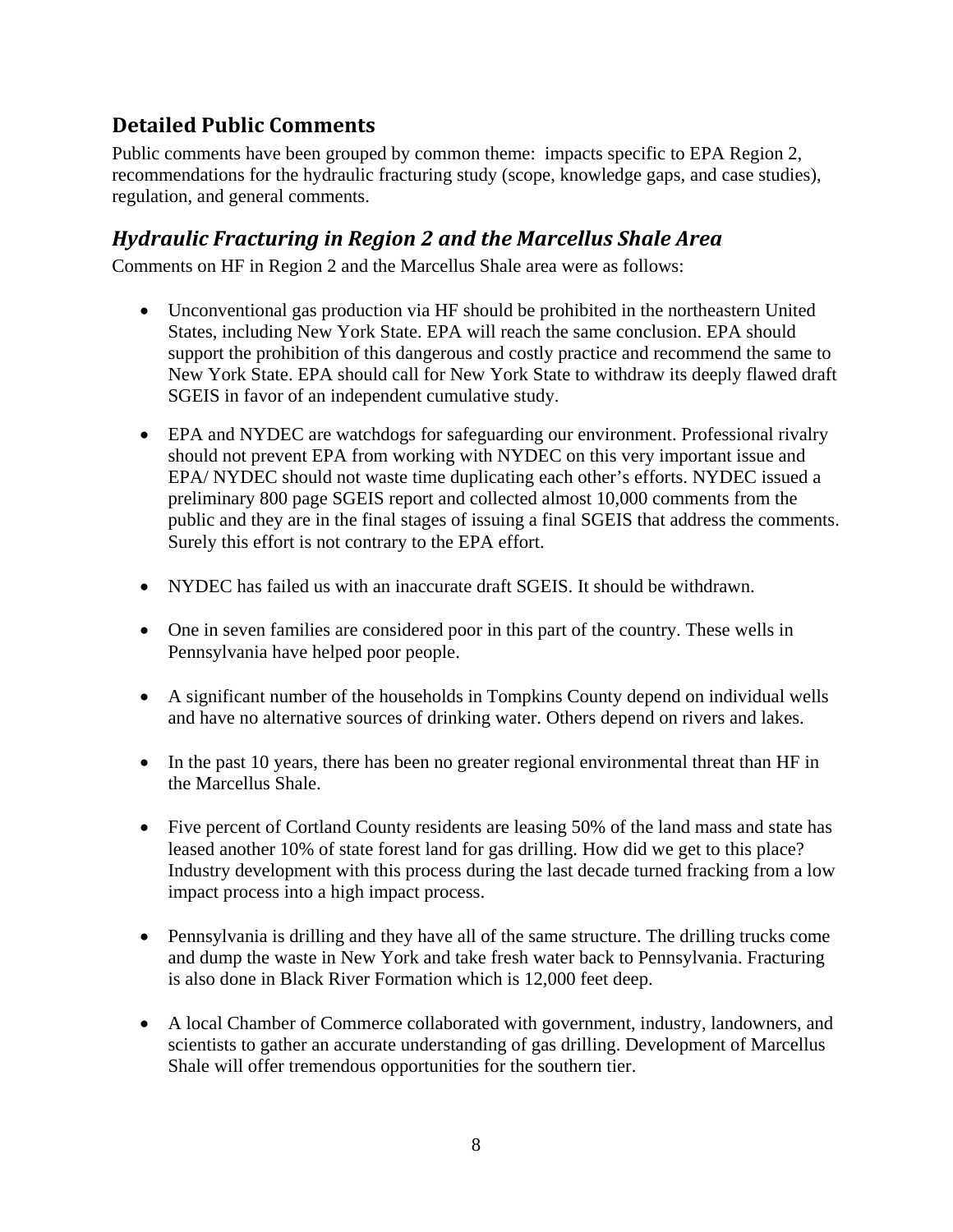- New York State has been though a two-year process. People from outside and from within the industry have reviewed and commented on NYDEC's draft SGEIS. People's concerns regarding water will be reflected. EPA should produce a peer reviewed document. EPA should not shut down HF over fear. Industry should be able to drill safely, drill responsibly, and drill now.
- EPA should require NYDEC to withdraw its draft SGEIS in order to address the shortcomings specified in its 12/30/09 letter to NYDEC about Marcellus Shale hydrofracking in New York. EPA should enforce its "grave reservations" expressed in the 12/30/09 letter. EPA should also take action to prevent HF hazards from developing until its study is complete. NYDEC's draft SGEIS has received withering criticism. More than 10,000 citizens, elected officials, business leaders, and environmental groups have signed a coalition letter requesting Governor Paterson to withdraw NYDEC's proposal in order to rectify its fundamental shortcomings.
- Fracking is unbelievably boring. The only effect is the creeping influx of prosperity into the region, including new homes and new siding. People are proud of being home owners in this region again. All of this is due to gas wells. Can this spark of recovery survive more stalling?
- In Damascus, Pennsylvania the school districts are considering allowing gas drilling on their properties. Are our children going to be listening to trucks as they are adding up their numbers? This is unconscionable; the school districts are acting without considering the effects of drilling on their student's health.
- Imagine a typical rural neighborhood in the Catskills, with lots of five to nine acres. If one neighbor starts drilling it may cause noise problems, loss of ponds or wells, fish kills, death to white pines, and methane bubbles in swamps on the neighboring properties. Neighbors might get sick and it may lead to birth defects. The neighbors would have no recourse to stop the drilling. In fact, since technology allows for multiple wells per acres, one neighbor in a typical neighborhood could drill up to 16. In this case, the best the neighbors can hope for is a buyout at \$3,000 an acre, but that will only allow them to live in a double-wide trailer. The only reason this would be allowed to happen, and is happening, is because natural gas is involved.
- Ithaca has always been an industrial town and is still dealing with industries that provided jobs and then left. The Ithaca Gun Company is now paying for the lead that was left behind in the soil. The same is true of the coal gasification industry as well. We are now trying to remediate all of the damage these industries caused. What will be the legacy of this industry?
- There are over 450,000 active wells in the United States and 12,000 active wells in New York. In New York State 20% of our energy comes from natural gas, and 90% of this comes from wells that have been hydraulically fractured.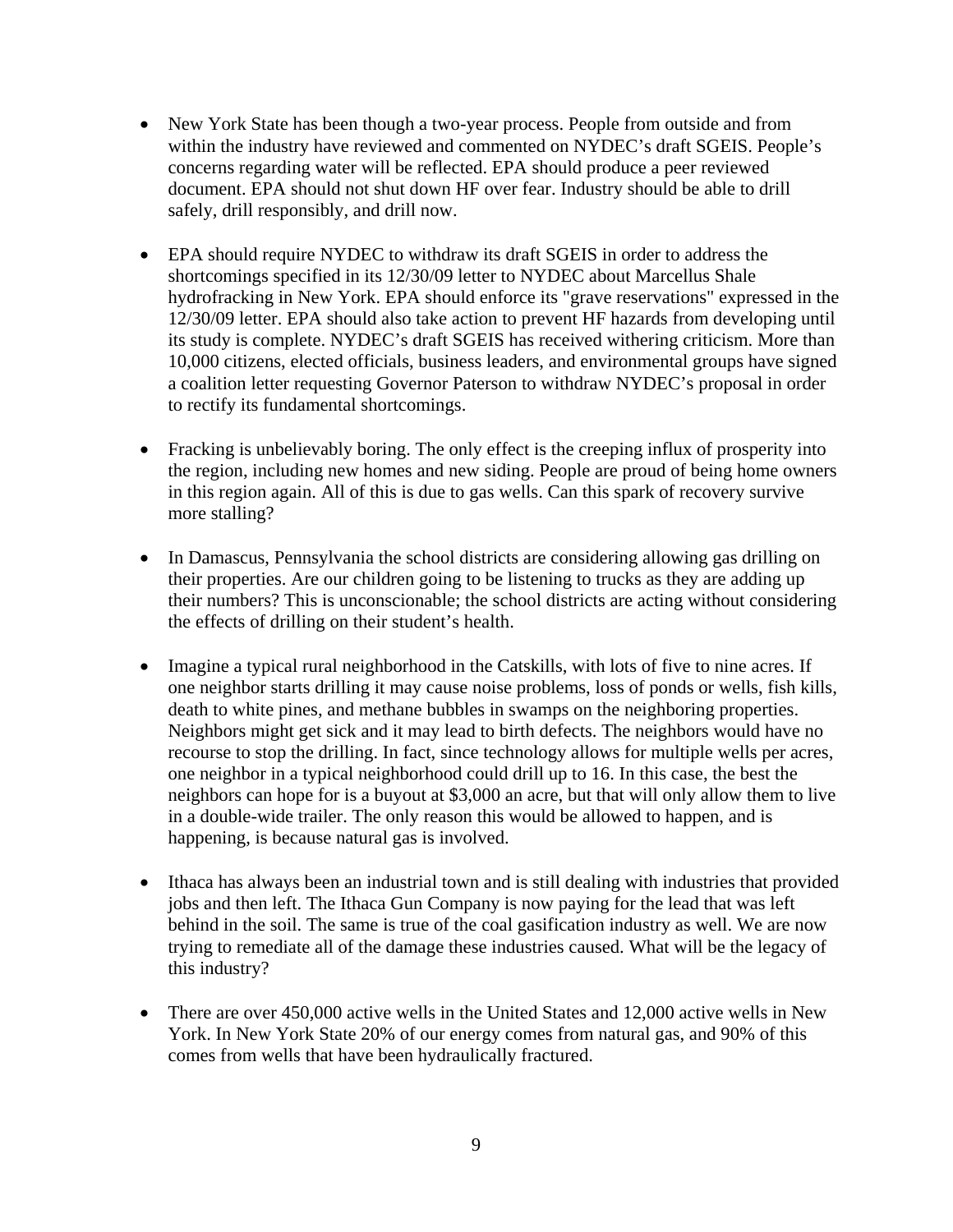- There was recently an earthquake near Toronto. Earthquakes are rare in this area because no new geologic energy is added to the mix. But the subsurface underground does have a lot of stored energy. There is a static equilibrium right now, but if we upset the equilibrium there will be new earthquakes in the future. The structural integrity of the Marcellus is being compromised. HF breaks and shatters the once solid rock. Its ability to withstand the subsurface pressures is greatly reduced. Introduction of large qualities of slickwater further reduced the resistance to geologic pressure. If the Marcellus Shale is made weak enough by HF, then earthquakes will result. The geology is complex and unique.
- Many people in areas of the state are reliant on very shallow individual well or spring water with no alternative sources or municipal water. Should gas drilling or gas production contaminate water as in Dimock they would have no useable water. The commenter doesn't have the money to relocate and can't think of how to manage to live without our water.
- Since New York State has such a large agriculture industry, EPA should slow down and conduct a thorough and unbiased study that considered air quality and effects to farm animals, wildlife, and children. EPA should talk to people near drilling sites to see how animals have already been affected and look at effects on products like cheese, hay, milk, eggs, etc. Environmental damage is irreversible if we move in haste.
- Dimock, Pennsylvania is surrounded by an uncontrollable industry that now dominates the landscape and discharges poisonous chemicals into air and rock formations every second of the day. Those chemicals are subsequently appearing in wells, streams, and wetlands. How will we ever be able to clean up what will become a superfund site that covers the entire Marcellus Shale geology across Pennsylvania, New York, West Virginia, and beyond?
- EPA should hopefully be able to get scientific data from New York State.
- Unemployment is reaching 10% nationally and 20% in New York State. People need jobs. The fear mongering of special interest groups should not be allowed to prevail.
- Leases and contracts are not designed to protect our water, and now Pennsylvania cannot either. Cabot says that Pennsylvania cannot guarantee the safety and integrity of its aquifers in the face of this industrial development. This is a rogue industry. This activity is in conflict with the state's own constitution, which states that clean water is a right for all citizens.
- Keuka Lake is rated by the New York State Department of Health (DOH) as an AA drinking water source. Half of the residents pump it and drink it right from lake. EPA is here to protect the entire United States of America. There have been over 1,400 complaints in Pennsylvania alone, from less than 1,000 active HF wells. This indicates that there is a problem with HF and environmental health.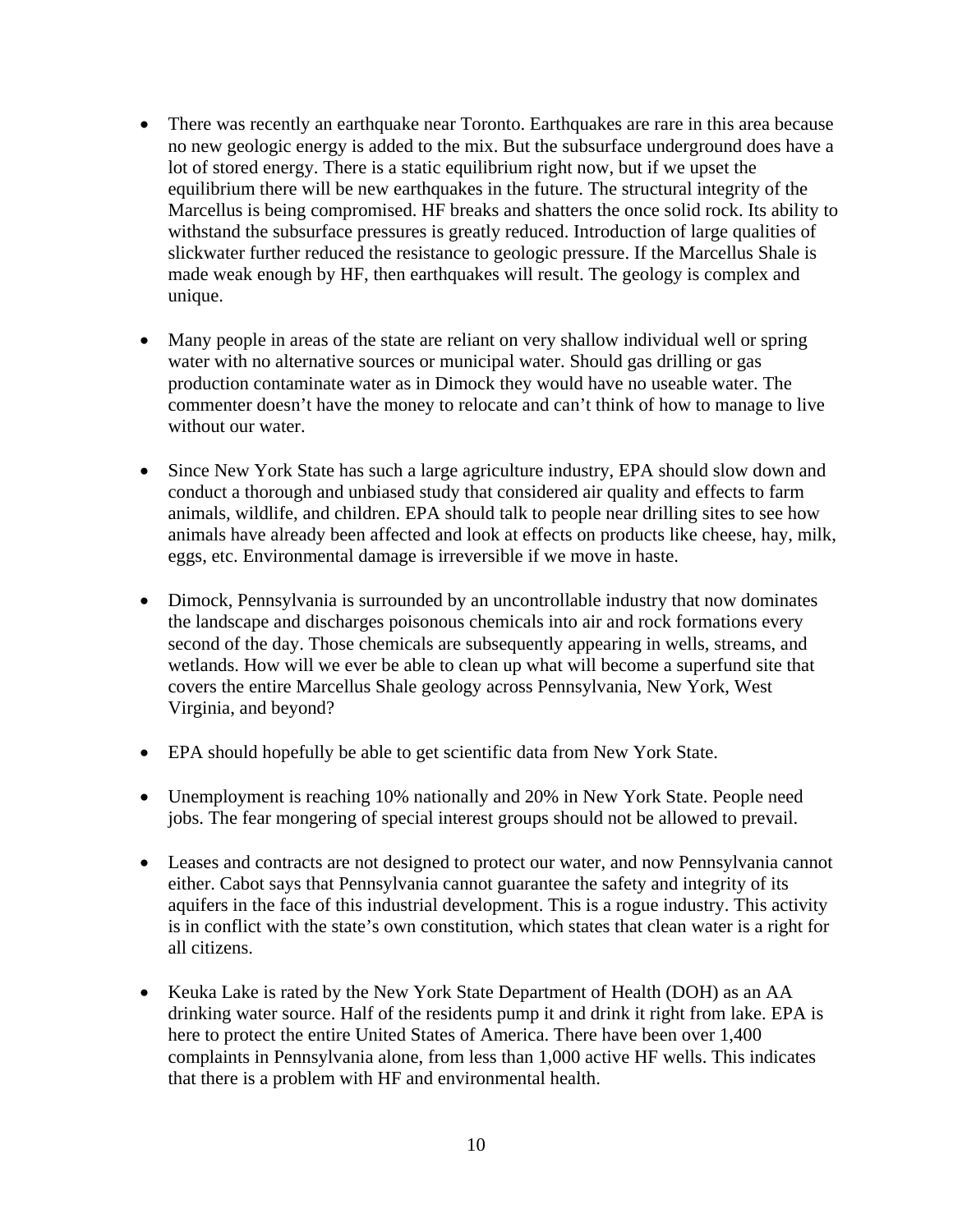- The Binghamton area is one of the most flood prone regions in the country. Are surface impoundments a real option for this region? What are the options for disposing of fracking fluid?
- There isn't one permit for horizontal fracking in this state, so there is no record of accidents in New York. Let all of the people who want this to happen say that they are fully responsible and they will pay for all damages and the other things that may occur. The Cabot Company has been shut down in the whole state of Pennsylvania for irresponsible drilling.
- The current study design is inadequate to address the dangers of HF on the eastern seaboard. This region of the country has four times the population of the west. The east is prone to heavy rains and hurricanes, which raises the chance of widespread spills. New York State is the sixth largest food producer in the nation, and water is used to raise all of this food. Water in New York State is not a single use commodity as it is in the West. People living in a drilling area are suffering from liver failure, cancer, emphysema, and more. Why? Air pollutants can travel as much as 200 miles from drill sites. Airborne pollution must be included in the study deign. Let's do it right with an independent study.
- It is impossible to assess effects without looking at the social economic factors in Ulysses: 37% of the town is leased, but these lands were sold by less than 6% of the town. Thus 94% percent will lose tourism, education, land values, etc.
- This study needs time to learn from science and from our neighbors in Pennsylvania and for calm, careful, deliberate, reasoned legislation informed by science and the land and people of New York. That is EPA's responsibility as our protection agency.
- The Finger Lakes are the most beautiful place in the world and may be destroyed by HF. Nowhere in any of the leases does it list the chemicals that are in going to be injected, because Dick Cheney slipped the non-disclosure clause into the 2005 National Energy Policy. The mission of EPA is to protect human health and to safeguard the air, water, and land upon which life depends. EPA to do this study and not to side with corporate greed.
- A New York State resident found that it's hard for us to bring water to our house when our well runs dry because our water hauler is currently taking New York State water into Pennsylvania to sell to well drillers for their camps.
- Sullivan County is less than 90 miles from New York City and we depend on tourism and our position as a second home market. New York State estimates that for every \$1 directly generated in tourism, \$7 are indirectly generated. The SGEIS says for \$1 directly generated from gas drilling \$1.40 is indirectly generated by the gas industry. In 1969 Woodstock was held outside Bethel, New York. In 2009 Bethel Wood was ranked 39 in the top 100 worldwide amphitheater venues. It employs more than 36 full time employees. Bethel Woods is cultural and economic driver for the region but its success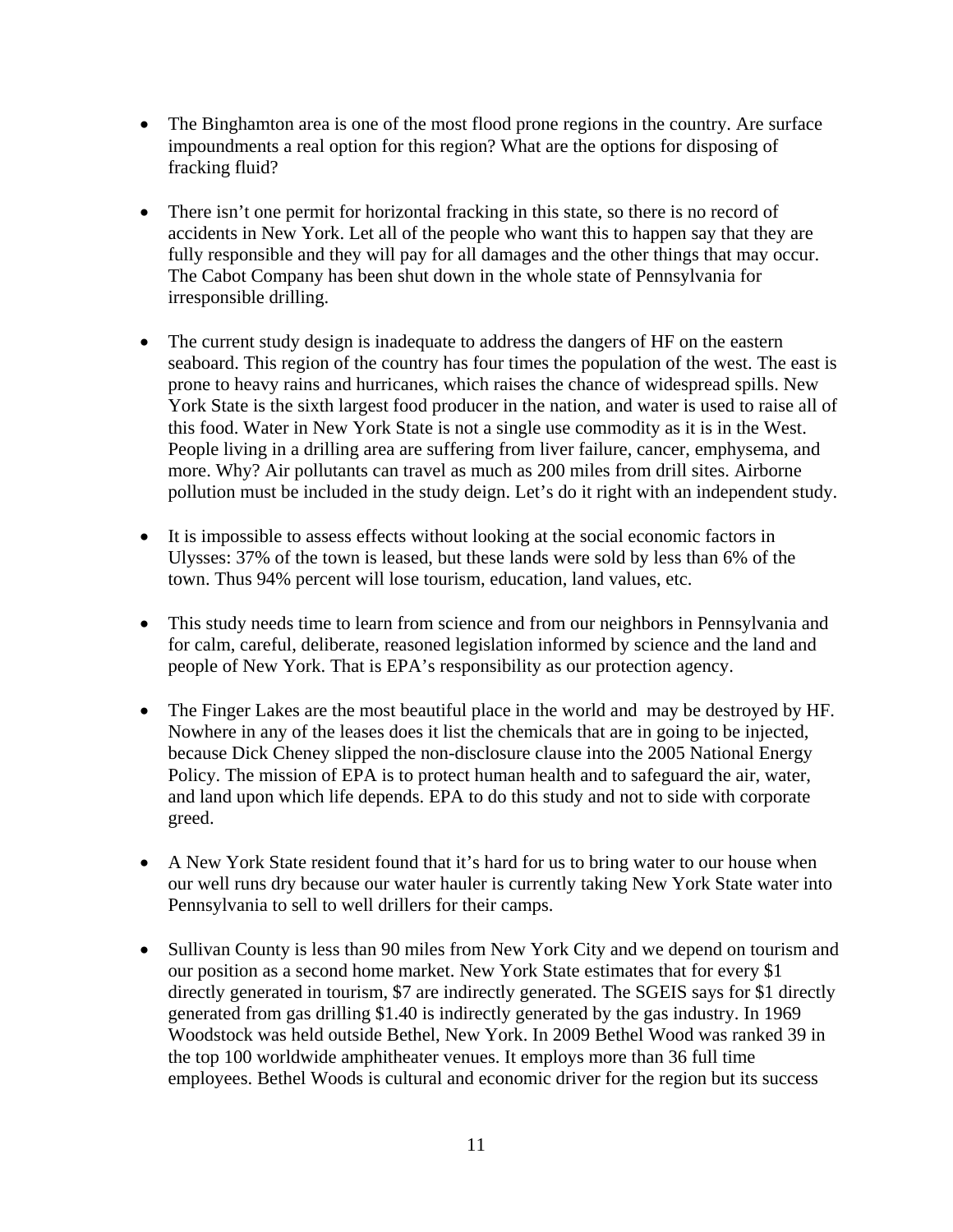all depends on tourism. Without clean water and clear rivers, there will be no reason for people to come.

- Approximately 75% of the land area overlying New York's Marcellus Shale involves major sources of public water supply. If those ground and surface waters become polluted by HF, the drinking water for more than 8 million New Yorkers could be irreparably harmed.
- Scenic views will become industrial lands because, while only 6 and a half percent of the residents near Keuka Lake have signed leases, this leased land covers over half of the area around the lake. How about a wine tour where people can look at all of the industrial wells along the way? Goodbye farms and organic farms. Hundreds of thousands of trees, goodbye. What about the gas leases signed near the lakes? What's going to happen then these two come together? The Finger Lakes deserve the same protections afforded to the watershed of New York City and Syracuse.
- A large garbage truck crashed into the community school in Ithaca not too long ago. How will the brine tankers and trunks navigate the steep hills and icy winter roads?
- Educators may have misled people as to what is in the subsurface, and in thinking that the subsurface is regular and predictable. That is a serious distortion of the highly fractured and variable hydrology that lies above and below the Marcellus and Utica Shales. Few things are known for certain and we don't know what we don't know.
- EPA should study the air quality impacts of HF, as air affects every person in a community and beyond. New York State DOH has reported at one of its test wells that the levels of radon tested in the air were 500 times the allowable level, while those in the water were 200 times the allowable level. Due to known high radon levels in the Marcellus, carcinogenic exposure through our air should be included in the study. The National Weather Bureau has 30 years of records, indicating that upstate New York prevailing wind patterns are from out of the north/west, going south/east, exactly in the direction of the New York City water reservoir from upstate. These winds will carry toxins in the air for a distance up to 200 miles, to the New York City reservoir to settle in its water. New York City cannot be safe without protecting upstate New York's air. Contaminants will be carried there through the air.
- NYDEC's SGEIS is not adequate; not expecting residual or cumulative effects to the ground water is ludicrous.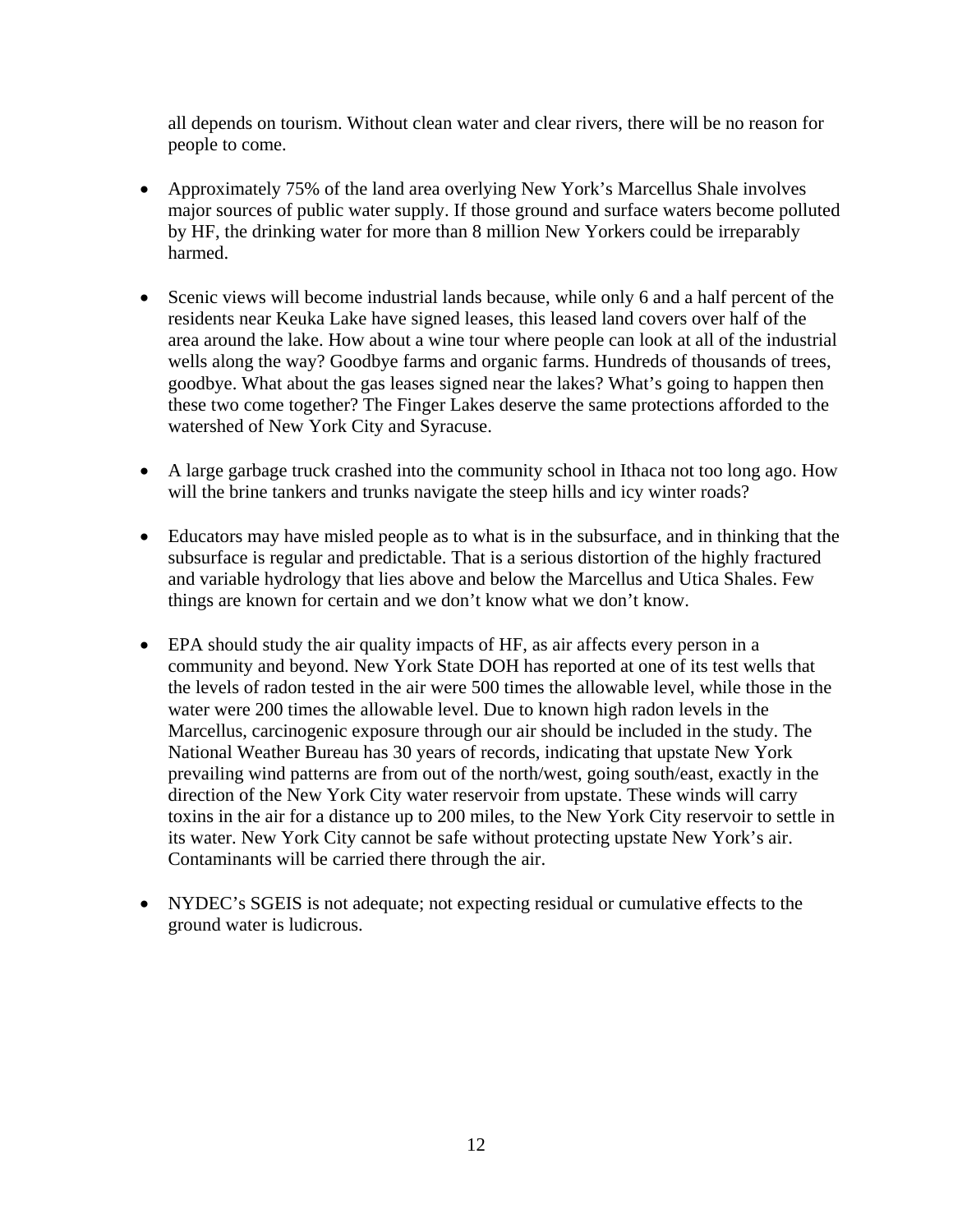- A commenter stated that he owns and operates 370 power units and employs 530 people. Since April of this past year, the workforce has increased by 130 jobs. If this process is approved in New York, this increase will be replicated in Pennsylvania, where \$3.8 has been paid out to landowners. It is an interesting area to examine: these jobs are not Wall Street jobs, they are blue collar. These are Main Street jobs that could provide work to an additional 200 people tomorrow if HF were approved. While the science is critical, the issue is that we need jobs. Twenty percent of the Southern Tier is unemployed. Economics should be weighed equally with the science.
- The town of Oneonta owns half of the 4,300 acre watershed, but the other half is privately owned. According to New York State law, the town has no control over drilling activities in the privately owned half. New EPA guidelines should protect all municipal watersheds. By prohibiting drilling in any municipal watershed, the major concerns will be solved.
- New York State is two years ahead of EPA. EPA should tell the state, "Don't wait for us to release your recommendations."

#### *EPA's Hydraulic Fracturing Study: Scope*

Comments from the public regarding the scope and content of EPA's study are as follows:

- EPA should conduct a cradle-to-grave study. Pretest all wells no matter how far from drilling sites, because water runs fast and far. Come back and test again. Give us facts.
- A comprehensive study is needed because water is ingested in numerous pathways, including indirectly through food and bathing. To limit EPA to anything less than a comprehensive study of all sources misses the point of human safety.
- Let science guide policy. The gas is going to be there. Everyone is going to make their money eventually. EPA should take their time, do it right, and get it right. As long as EPA is studying HF, EPA should include air pollution. One concern is the large number of truck trips and methane leaks. The research into this topic is very important. EPA should not rely on industry-funded studies such as the MIT or Penn State studies.
- EPA should stick to the request of Congress to study HF and not digress to other areas.
- In the Marcellus Shale play there are big rewards and big risks. Because the risks are so high, EPA has a responsibility to do the most complete study it possibly can.
- Congress did not ask for a political opinion poll, they asked for a study between the relationship between HF and drinking water with the best available science and peer review. EPA should use the 2004 study as a baseline and then gather newer data. EPA should reach out to Schlumberger and the Society of Petroleum Engineers (SPE) for data to supplement the prior study. This should be the only basis for the study. EPA should not expand beyond the Congressional mandate. Covering water resources other than drinking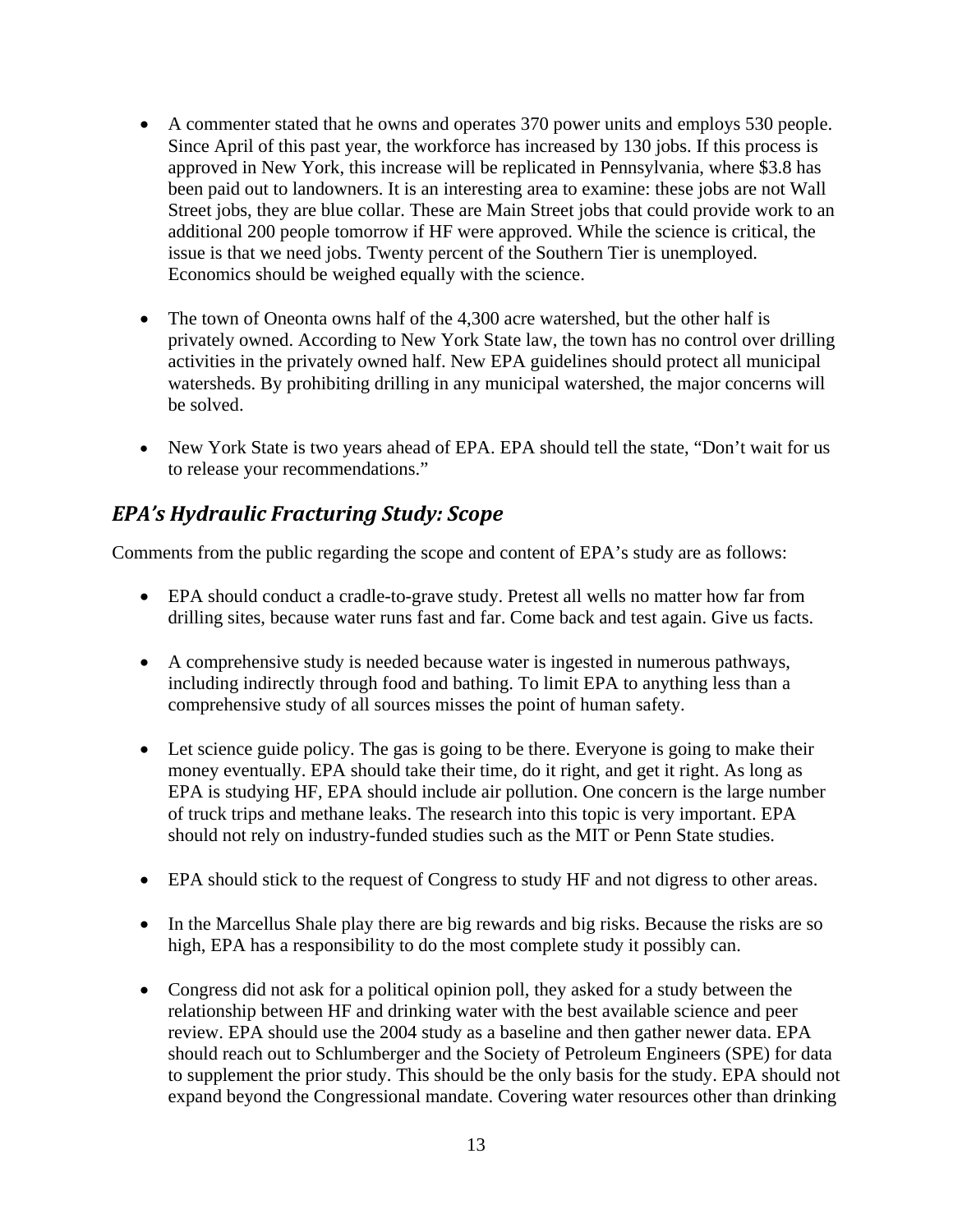water resources as well as potential impacts is an expansion of EPA's mandate and is wrong.

- If EPA insists on expanding their Congressional mandate they must also include economic impacts at the micro and macro level, looking at farms and families facing foreclose. Losing a farm also has an impact on human health, not to mention the impact of foreign wars to secure energy resources.
- A commenter asked EPA to investigate the drill cuttings and flowback waters.
- Extractable volume, inter-basin transfer, protection of downstream users and publicdrinking water supplies or fishery habitats should be examined.
- A major goal for the driller is to hit a sweet spot, which, among other things means more extensive fractures resulting in the quick and continuous release of gas. The more extensive the fracturing, the higher the probability of fractures intersecting with water bearing formations or faults leading to such formations. EPA may mandate careful study of strata before drilling to reduce this probability, but it will not reduce it to zero. EPA must mandate a probability of gas-water contact.
- Citizens that own and live on the land often raise crops and livestock. The land does not belong to the federal government or special interest groups. Owners are stewards and the last people who want to see it harmed. EPA should conduct a technical, scientific study.
- Do not limit the study but be as broad and comprehensive as possible. We rely on EPA to have a broad study of the full economic impact.
- Please stick to the science and geology. Based on mines drilled in Colorado, EPA said that in order for HF fluid to migrate, the reality of physics would need to change.
- EPA should adopt the holistic view of fracking, including all the consequences in the lifecycle of HF, which is the view used in anthropological studies. It assumes that everything is interconnected. This study must also encompass cumulative impacts overtime and across terrains. Anthropology focuses on humankind. This study must put humans in the center.
- EPA should study metabolic and endocrine disrupters that evaporate and are leaked and spilled into the air we breathe. Twenty-five percent of people living over the Barnett Shale develop asthma as opposed to 7% in the rest of Texas.
- The study should include municipal water system polygons within 0.5 miles of a water source. EPA already regulates municipal water quality and already monitors at many of these sites. Using these sites could minimize new construction and cost of new monitoring infrastructure.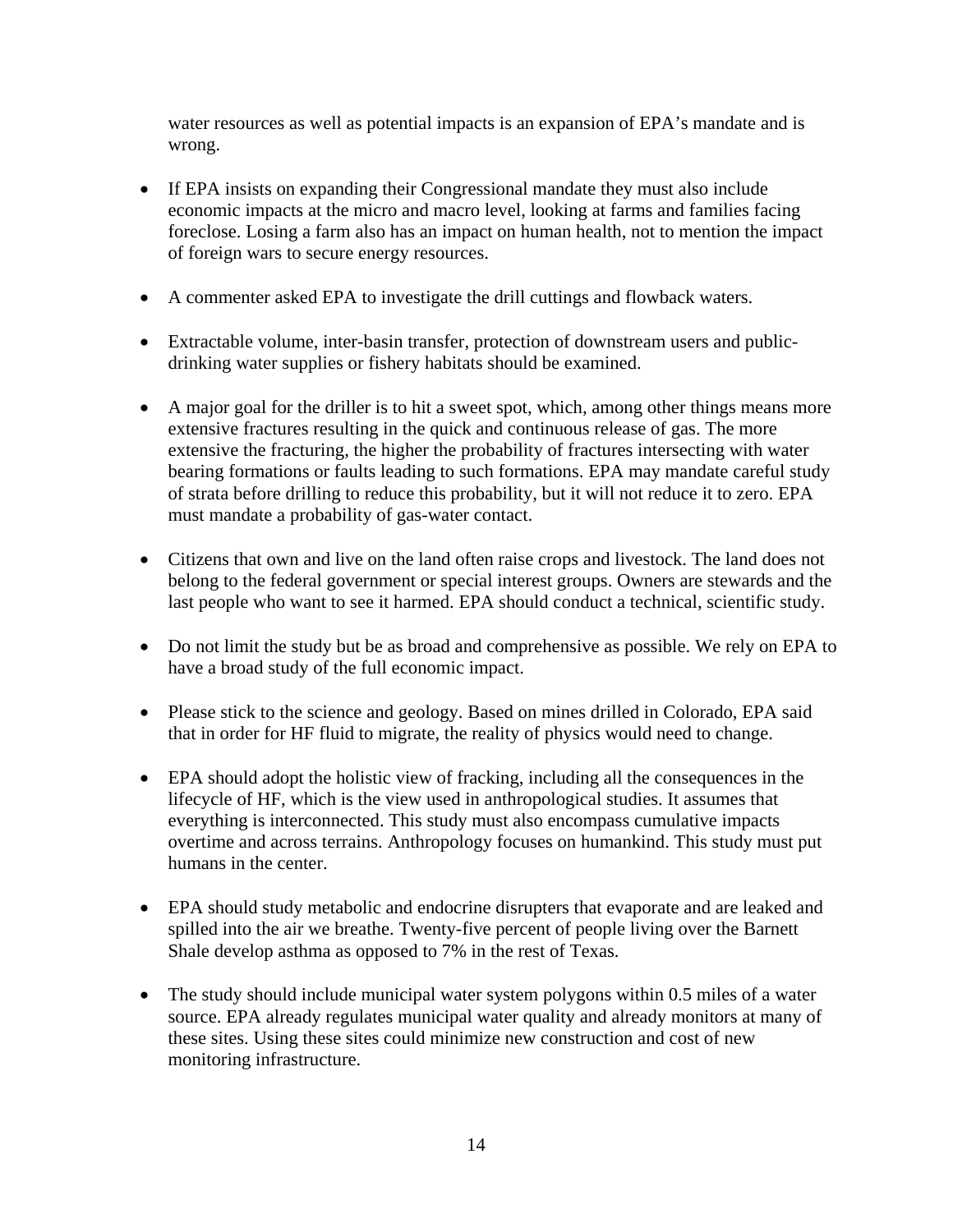- EPA has said this study will be about the potential adverse impact that HF may have on drinking water. If there must be a study, then it should be focused on this issue alone. Since HF is so critical to the energy supplies of the United States, an expedited schedule should be established, and the work should be completed as soon as possible. Convincing proof and arguments need to follow the scientific method. This study should focus on potential risks to drinking water and nothing more. The study should be conducted in pieces and narrow the focus from to be more specific, with decision points along the way to determine if the findings warrant more investigation in future phases. EPA has a welldocumented peer review policy. Both EPA and the Office of Management and Budget have said it is important to perform peer review for influential scientific information and assessments. Since this HF project is of such great national importance, EPA should incorporate its peer review process using the strictest requirements, including external peer review.
- EPA should evaluate both the benefits and the potential cost to the American people should this technology be restricted, further regulated, or removed from use. Should restrictions be put on this process, EPA should look at other potentially under-regulated processes. There have been many other environmental processes that do not receive this about of review, for example, leakage from septic systems. EPA should expedite this process and focus on drinking water supplies.
- An environmental group quoted EPA's December 2009 comments on the draft SGEIS to support a cumulative and indirect impact assessment and a more in depth look at water quality, wastewater treatment, air quality, radioactive materials, human health, and cumulative environmental effects. They presented materials documenting the heightened risks posed by fracturing to aquifers and ground water in the porous, faulted, and seismically active geology of the northeastern United States.
- EPA should study the significant negative and largely overlooked economic and social impacts, including effects on property rights, property values, the tax base, employment, and local industries. These are indispensable to any complete assessment.
- Watersheds are invaluable resources for habitat and open space too. Significant revenue is derived from this sector of the economy, and it is linked to forest protection. Other benefits include pollution treatment and removal, erosion control, water purification by settling out of silt and organic matter, the slowing down of water surges, providing training and resources for scientific research, and providing sources of nutrients to foster forest growth. Watersheds also provide outdoor laboratories, sources of nutrients and nurseries for wildlife. HF threatens these forests with clear cutting for drilling pads and fragmentation from access roads and pipelines as well as air pollution from machinery and condenser tanks. Also, HF fluid spills and methane leaks could further compromise these watersheds. HF could also allow for the introduction of invasive species. If the natural benefits of these watersheds were lost, water filtration plants would cost 10 times the current expenses maintaining these watersheds and are less effective.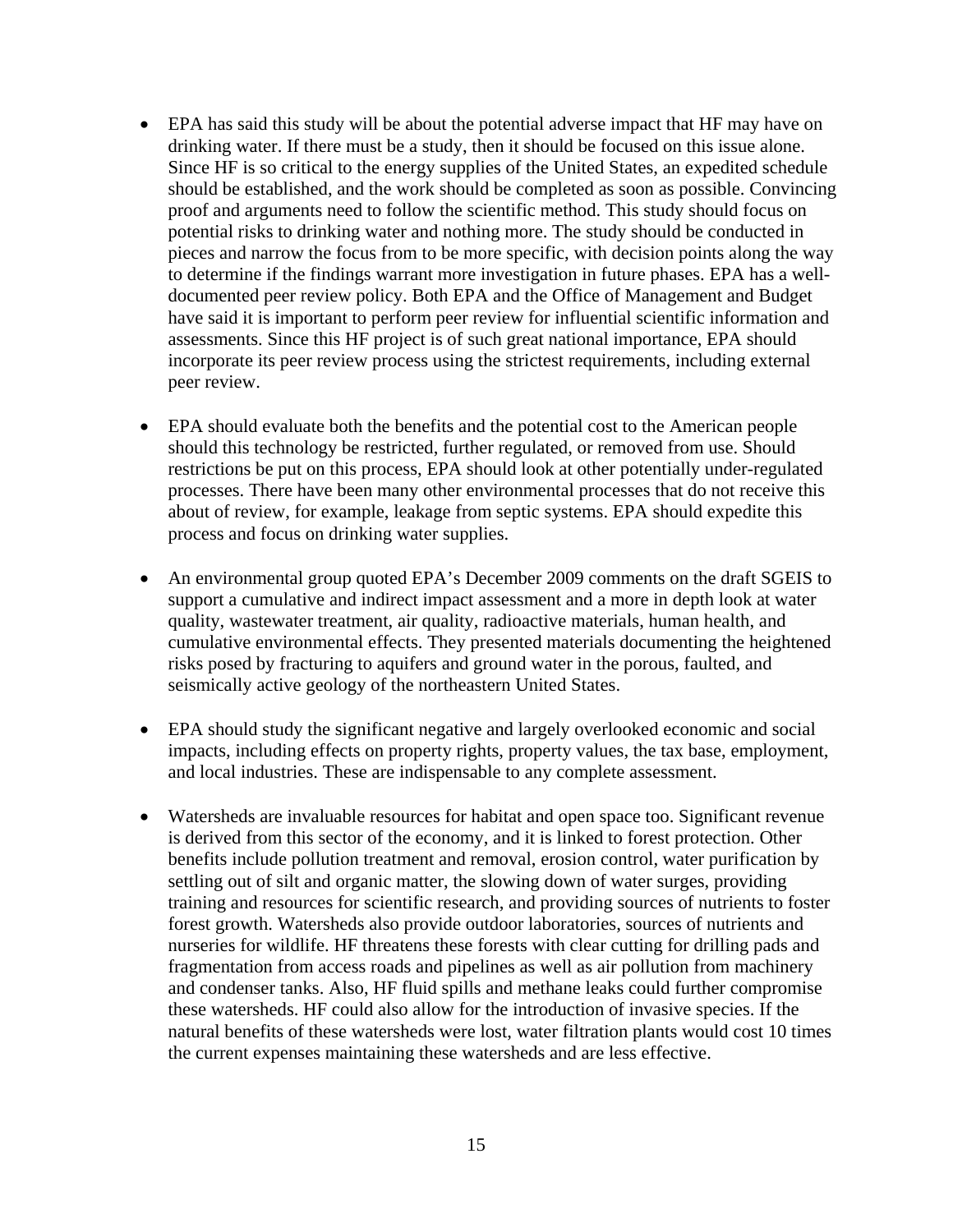- EPA was charged by Congress to conduct a study on the relationship between HF and drinking water quality. Do that study, not another one. Study the overwhelming success of HF. There have been isolated events, magnified by the media and special interest groups.
- It has been 32 years since the Department of Energy first began investigating this technology and 20 years since Schlumberger began using HF. State regulators and Schlumberger should be able to give EPA the needed information on the state of this technology.
- This study was prompted by political purposes, not by new scientific findings on the process of HF. EPA must review the experts: the state regulators who have been doing this for decades. Congress asked EPA to answer a simple question, so cut to the chase and do not waste time and money. Answer the question Congress asked.
- Public health should be the number one effort in this study. Protection of our ground water resources is paramount; any problems should be handled immediately. EPA should work with states and industry. An interconnected approach will create a study that can put the public's mind at ease and ensure that their drinking water is being protected.
- The focus should be on whether HF poses a safety risk to public health. High volume, high pressure HF has a poor high cost/benefit ratio. EPA should look at human ecology results for both urban and rural communities.
- Do not allow anyone who stands to benefit financially in the short or long term from any aspect of gas extraction to be part of EPA's scientific study. Simply put, do not have the fox deciding how we understand the safety of the henhouse anymore. Those days must end to make this study credible.
- EPA should make its investigation consistent with Congress's legislation, which directed the Agency to clearly determine the historic relationship of HF shale formations to facilitate natural gas recovery and the effects, if any, upon aquifers and surface water including wells. Further, to determine the risks, assess benefit/cost ratios and promulgate regulatory guidance for the states to implement. Recognizing that all projects will always take all of the time allotted to complete and, that, according to Pareto's principle, 80% of the effects will come from 20% of the causes and that the law of diminishing returns will apply, the Agency should keep its scope of effort limited to the historic and most likely effects on environmental water and to fix a near term date certain to complete its work and to stick to it.
- EPA should have as its highest priority that gas and liquid follow the path of least resistance. Methane can exit the subsurface through either immensely long torturous pathways or by the three inch pipe supplied by the gas drilling company, which lead directly to the surface. Please hold real science as the highest priority and ignore the emotional hysteria.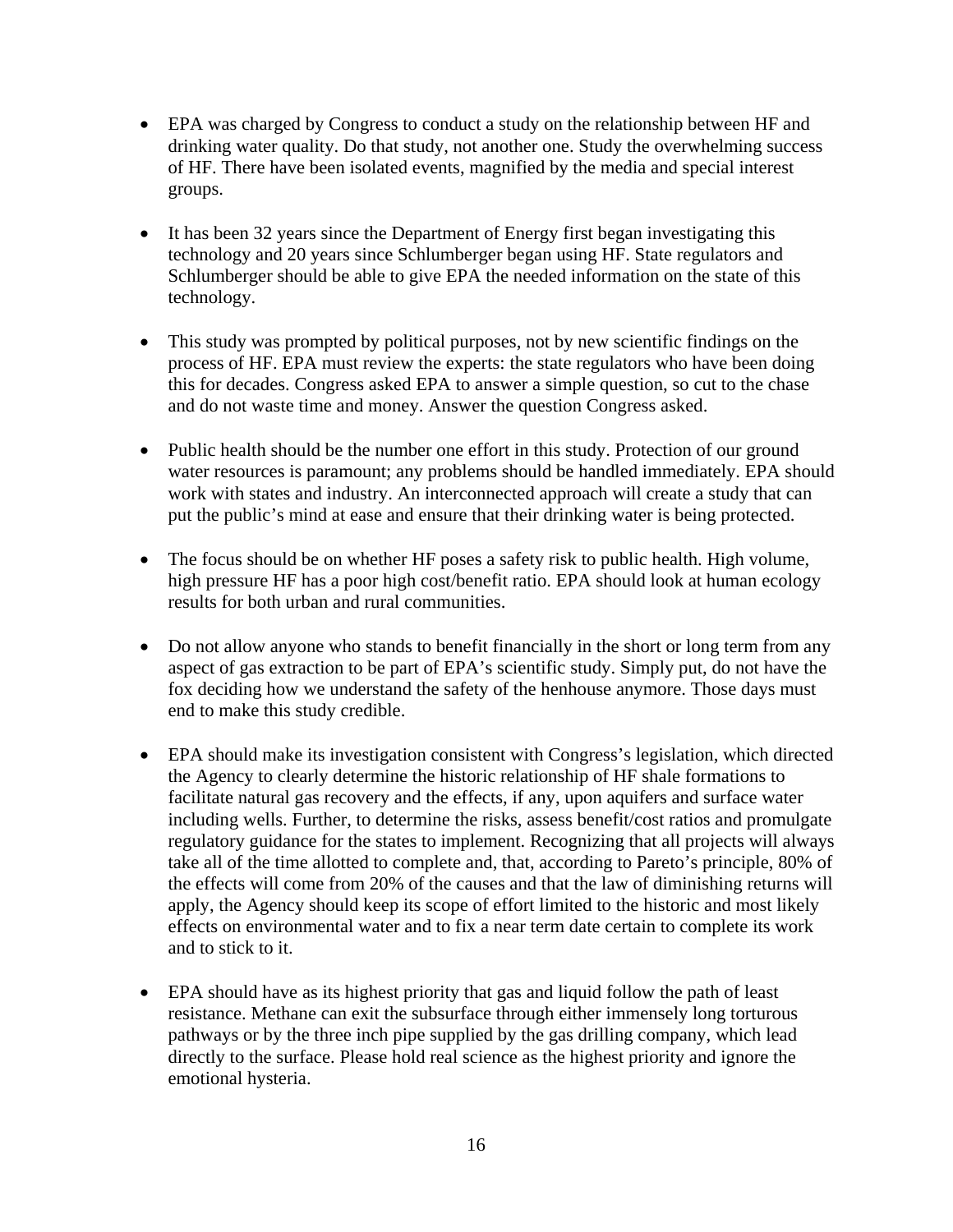- The EPA study should be comprehensive, independent, and unbiased, and should take advantage of local knowledge in the data collection process. The study should encompass the entire lifecycle of the HF process, from the geology of the formations, treatment and management of produced water, through abandonment of the well and the fluids left behind. In addition to the HF stage itself, EPA should look at both surface and ground water contamination (which is linked) caused by development of any well that is hydraulically fractured, including by spills, leaks, other accidents, inadequate casing and cementing, and poor wastewater management. Unlike the fatally flawed SGEIS, EPA must consider the cumulative impacts of many wells across the landscape, which NYDEC sidestepped entirely. Unlike its 2004 study, it is critical that this EPA study should be independent, unbiased, and performed without influence by those with financial interests in HF or the natural gas industry. EPA cannot rely on public relations materials and claims in conducting this study, but must consider the actual day-to-day practices of the industry and the regulators. This means acknowledging that drillers don't always follow the rules and regulators are stretched thin. Thus, study methods must include unannounced site visits. The study should involve people with expertise and local knowledge in the regions studied. Scientists from out of town may be very competent in their fields, but local scientists and lay people with intimate knowledge of the history and characteristics of the areas studied are invaluable to an accurate outcome.
- EPA has heard from many emotional people who will not learn the science of drilling and who will believe what they are told. EPA should investigate HF and how it relates to drinking water resources following its Congressional mandate.
- Two weeks ago the State Department met with eleven other countries to offer our experience of HF. Also, the Department of Energy has not been allowed to publish the DOE Road Map to Water Use report because the report shows a head-on collision between water use in energy generation and public water supply. If the report shows that HF is bad, EPA will not be able to release the report. EPA, as protectors of our environment, must take charge and stop the industry from destroying us. Issue a moratorium now. Do not limit the study to a narrow process, but consider everything from microscopic organisms to adult humans. We are all connected. Evaluate this from both an individual case study basis and a cumulative synergistic basis.
- Two million dollars is not enough. Request funds to look at the lifecycle emissions studies that now indicate this kind of drilling will increase carbon and methane emissions, speed climate change, and thereby affect ground water for generations to come.
- Two million dollars over two years is grossly inadequate. EPA needs more time.
- A political representative felt that the comments at this meeting are indicative of EPA's and the public's need to produce an objective comprehensive scientific study that fills the gaps in our knowledge. He expects this study to be a full analysis of the risks to water and air posed by the industrial processes involved in HF.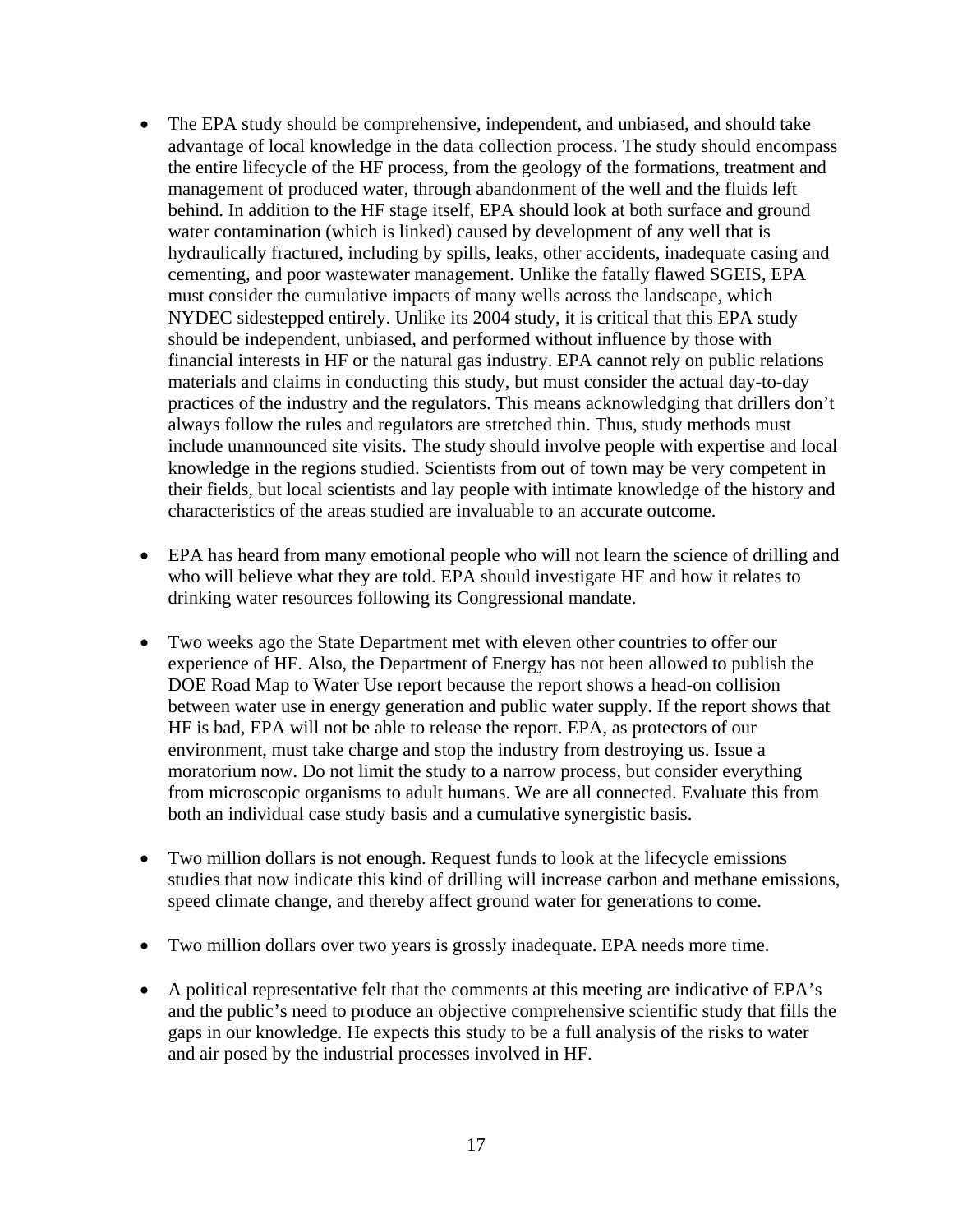- Successful environmental policy is a goal primarily achieved by facts, not politics or fear, and on a singular basis as proposed by Congress.
- Economics cannot be separated from the impact analysis. EPA should address the effect on rural communities, especially the effect on wastewater facilities. The commenter's group works in capacity development and believes infrastructure impact is an important effect because the delivery of drinking water can't be separated from the water itself. The integrity of water treatment plants is critical to allowing these people to live. Impacts on other built environments besides these plants as well as natural environment should also be examined. Include infrastructure in rural areas as a section on impacts of wastewater utilities, in particular, the kind of technical assistance these rural areas would need.
- EPA should look at the cumulative impact of so many wells; there would be an estimated 4,000 wells in Broome County alone. The probability of contamination becomes very high with this number of wells. It is good that EPA plans to study the lifecycle of these wells. EPA is our EPA. Gas migration and leakage are also big concerns. Also, EPA should require industry to develop new technology that will not require the use of such vast quantities of water.
- Because there are 320 truck trips for a 2 million gallon frack and the 1,440 trips for 9 million gallons of fracturing fluid, people can already see what is happening to the roads.
- Threats to air and water are a concern, particularly for shallow well water supplies. EPA should recognize that many rural Americans have shallow wells for water that are easily compromised by surface spills of HF fluid or leaks from inevitable truck accidents. In light of the BP disaster, any model that EPA uses should operate under the assumption that companies will skirt the regulations as much as they can. Any leaks in the commenter's area would run downhill to the well. EPA should have an external review process so that people can participate.
- EPA must take a long term view that puts the health of the environment first. EPA must look at the cumulative impacts of HF. EPA needs to address effects on all water supplies —surface and subsurface, municipal, artesian, and even unconfined aquifers.
- EPA must study and regulate the full lifecycle of fracking on all natural resources which include using up our finite fresh water under increased demand from population increase and climate change, fragmenting the health and benefits of forests when every tree is need for carbon sequestration. Include cumulative impacts to air: methane is 72 times more potent as a greenhouse gas than  $CO<sub>2</sub>$ . The disposal of radioactive produced water will have a negative impact on community health by obliterating the housing market. Tourism and farming—the food that keeps us alive—will also suffer.
- The FDA would not allow development of drugs to be accomplished in this manner: over real lakes, real people, and under uncontrolled circumstances. The study design should go back one step and not make the assumption the high-volume slickwater HF is a given. Let's determine if the process itself is warranted. How many people will sicken or die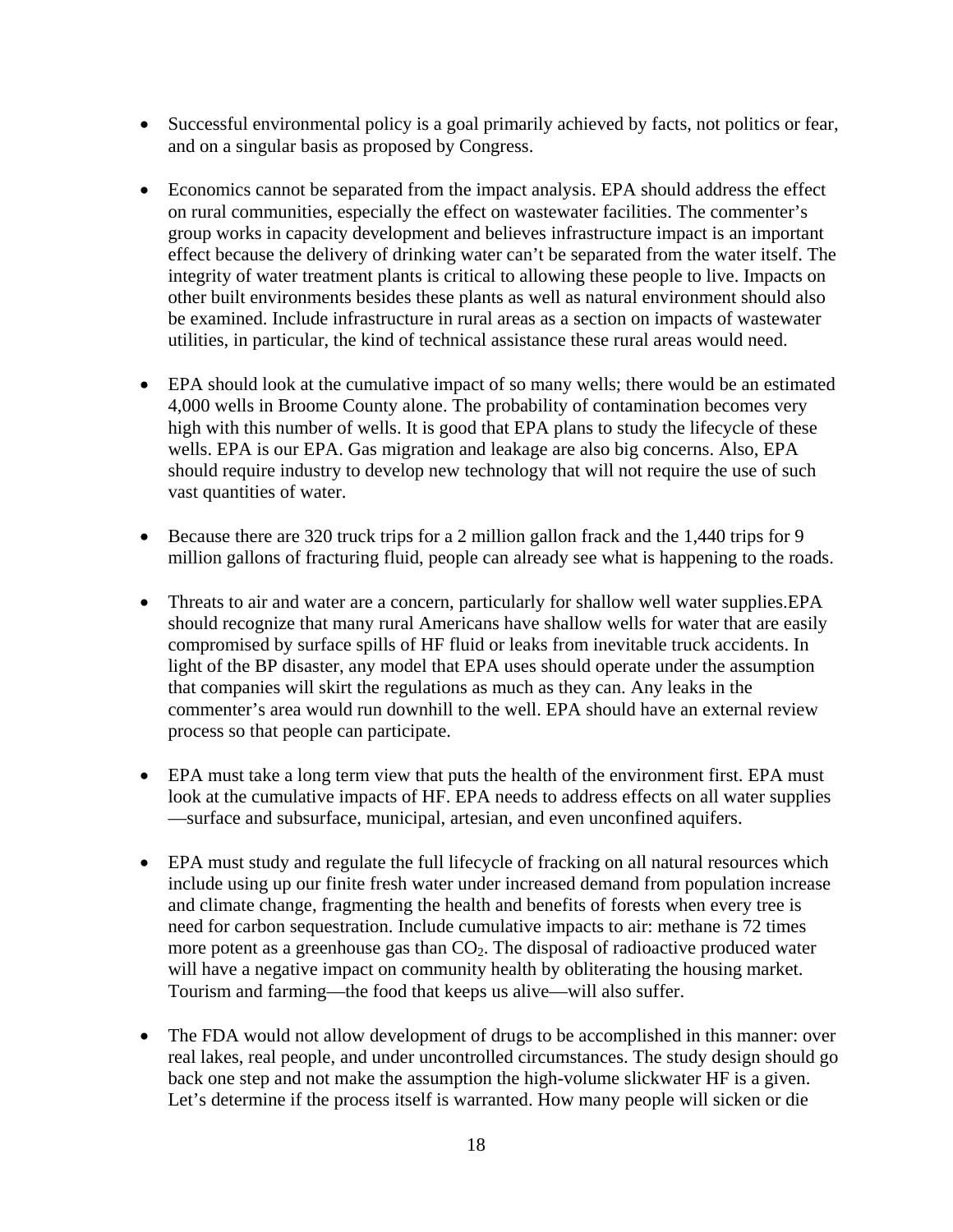from accidents, what it will cost to remediate the thousands of potential drilling pad superfund sites that will dot the countryside? Can these sites ever get a diverse, healthy economy on the surface once the gas is gone? Determine the cost of subsidies and exemptions

- It is within EPA's power to protect the air, the water, the land and people's lives and EPA should not take this charge lightly or with regard for anything other than their safety and the safety of our planet. The financial gains—no matter how large—are nothing compared with the future health of everyone and everything dependent on our environment.
- The future of our communities is at stake, and the precautionary principle demands proof of safety prior to proceeding. EPA should be guided in its study by this philosophy.
- EPA should study the process. EPA should go somewhere else and see if they can make it better and fix it. It's something that many corporations do. Get the facts, make a summary, and it's done. EPA's timeframe is a little long.
- There continues to be misinformation stating that drilling may contaminate our drinking water, that it will affect our live with seismic testing and regional earthquakes and cancer. All of these statements are based on accidents distorted by people who want to delay drilling and ban drilling in the United States.
- EPA should keep in mind the singleness of purpose in the Congressional mandate. EPA should act on only science and act with experience. Many illusions have been presented as facts. Emotion has directed the discourse. Facts are as follows. HF has been employed in 26 states of the union. There has not been a single documented case of pollution. Each state has a strong regulatory apparatus in place. What has really important this study? Fear or facts? Twice this agency, under two different administrations, has been directed to perform an investigation into HF and only one conclusion has been drawn—HF is a safe practice. Failure would result in the cumulative impacts of another sort: jobs, revenues, and individual properly rights stand to be lost.
- EPA needs to study air quality as well as water. Air quality in Dallas-Fort Worth now rivals Beijing on hot sunny days.
- EPA must go beyond the relationship between HF and drinking water.
- Congress has asked EPA to conduct this study about the relationship between hydraulic HF and drinking water. But we already have 60 years of research saying this is safe. This study is a waste of taxpayer money.
- EPA should study the impact of the entire natural gas lifecycle. Exploring the results of individual case studies is essential, but the study the cumulative impacts too. The NYDEC draft SGEIS does not consider cumulative impacts and is therefore. EPA should focus on private wells as well as public water sources. Sustenance of flora and fauna also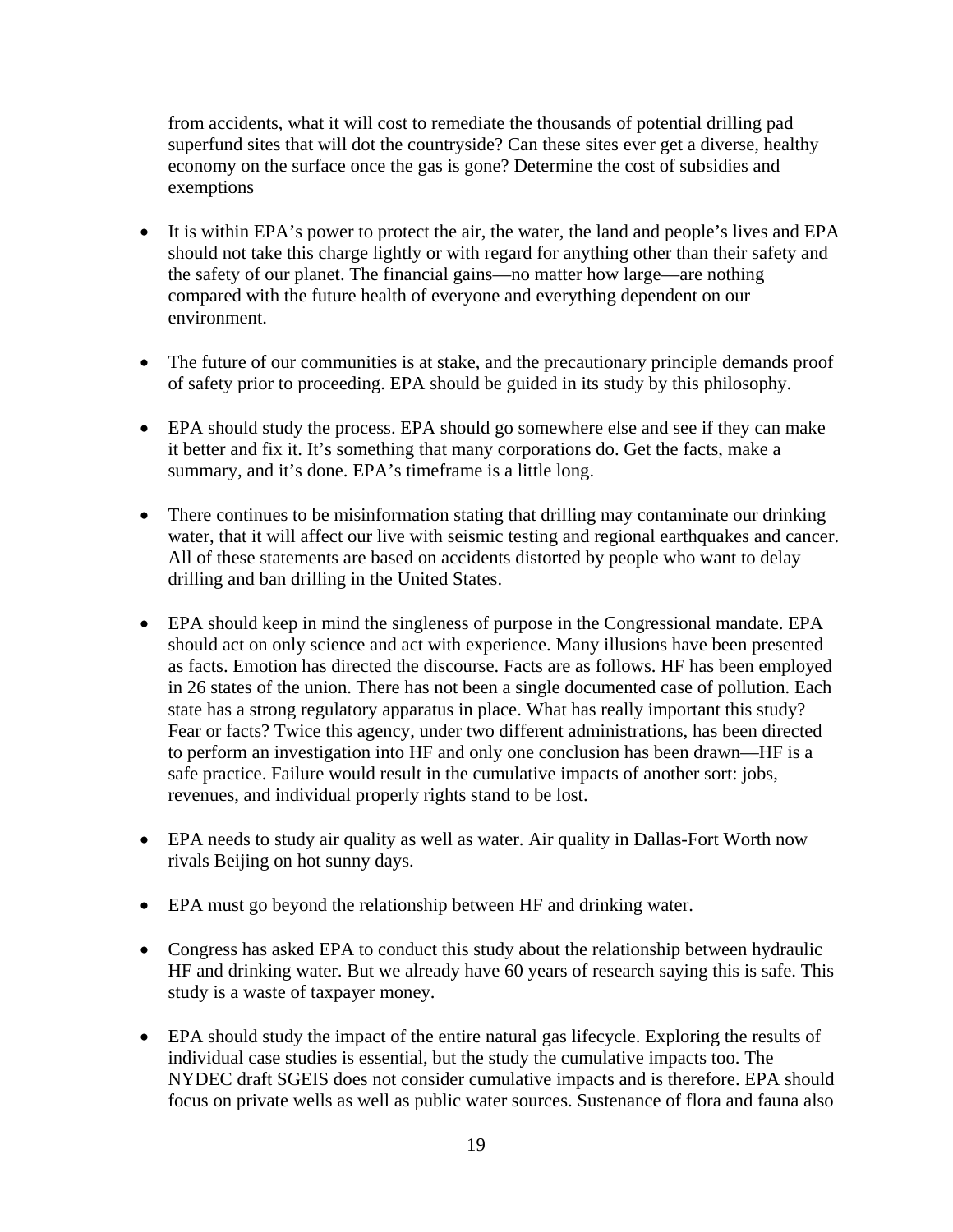need to be considered. EPA must mandate that states and locations develop inventories of their water resources. Comprehensive inventories and planning for all water resources is critical. Consider air pollution as well. Finally, the study needs to consider that for many states, coping with fiscal deficits has resulted in a reduced ability to regulate and adequately handle wastewater and other pollutants. New York State has lost 450 positions since 2007.

- The inevitable leakage from pipelines, like those in San Francisco, offers another reason for this investigation.
- EPA should observe the entire process, read all of the labels on every chemical used, require drillers to use noise abatement and dust abatement, require companies to pay to maintain the roads in our communities, ban drilling on weekends or religious holidays, and mandate that the gas recovered from these wells be sold only in United States. In *Silent Spring*, Rachel Carson said to be vigilant for the environment. The commenter hopes that EPA is vigilant and was also shocked to see a faucet being set on fire in a movie.
- EPA should think of the survival of the seventh generation. EPA must bear in mind the responsibility to the future now and always. This is not being accomplished. EPA should secure adequate funding and take the time they need. The gas is going nowhere. EPA should study the effects of natural gas drilling cradle to grave.

## *EPA's Hydraulic Fracturing Study: Knowledge Gaps*

Comments from the public regarding knowledge gaps on the subject of hydraulic fracturing are as follows:

- The toxic and radioactive naturally residing compounds in the earth should be of equal or greater concern than the introduced chemicals. Leaks and spills are front door avenues for contamination, but faults and fractures are back door concerns that could be harder to contain and fix. It is the gas industry mantra that what is injected is so far down can't possibly reach drinking water, but numerous studies suggest otherwise. EPA needs to understand these processes of migration. The HF process supports migration of gas as well as everything else. Fractures goes along the path of least resistance, so it naturally extends cracks and factures that already exist. EPA needs an inventory of these features where they are present.
- EPA must understand the scientific basis of this contamination and require remediation. Does this contamination come from the lack of integrity of the well bore or the lack of confinement of the HF fluid in the shale layer? EPA must also test the ground water prior to the wells being drilled, during, and after to understand really what is there. EPA should also require identification of the specific chemicals being used. EPA must also require treatment of produced or flowback waste in a manner that is safe for surface discharges. Only then does EPA fulfill its name of "protection."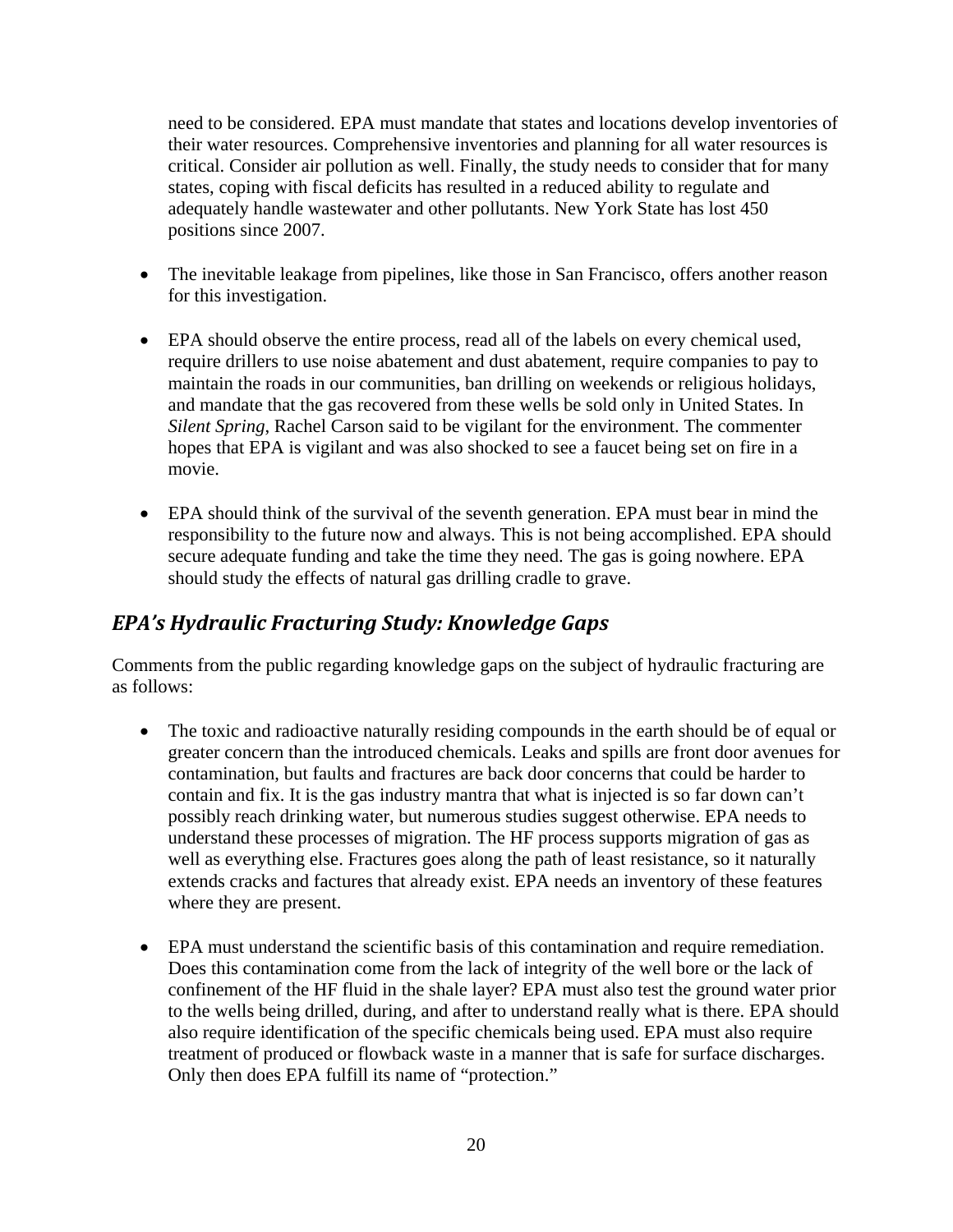- Biocides are the most serious of the potential contaminants to drinking water from frack fluid. At this time there is little knowledge of the biocides that could be used in anyone well as the use of these chemicals vary with the well's subsurface conditions, the components of specific fracking fluids used, the firm undertaking the fracking process, and other variables. These compounds are severely toxic to fish and other aquatic organisms and can be dangerous at very low levels (just a few molecules). They are probably long-lived and able to migrate underground with fracking fluids when such migrations occur.
- EPA should conduct a controlled study of the biocides in use, the ability of these chemicals to migrate from one area to another as underground contaminants and the short and long term effects of all of the biocides in use on the ecosystems in which fracking might be undertaken.
- The engineering firms working on "green" fracking fluids have a problem getting rid of the toxic biocides. Fracking fluids will probably always be toxic and hazardous mixtures due to the biocides in use.
- Please investigate the seismic implications of widespread HF in the Marcellus Shale. Please examine the unintended consequences. The buildings and infrastructure are poorly prepared for even a medium earthquake. Do not bring us closer to this disaster. One earthquake can really ruin your day.
- Industry claims that injecting at high pressure without full knowledge of the subsurface geology of New York State and recovering some of those fluids and shipping them across the surface is an unsafe process. Fracturing will cause conditions that make transport of contaminants from the shale to surface aquifers possible, even if transport may take decades or centuries. Zone of preferential flow may allow for faster transport. A commenter recalled a location where a well drilled into the shale later had dynamite dropped into it.
- EPA needs to go out and look at the geology.
- A life-long Catskills resident draws water from a spring and is deeply distressed about the possibly of high-volume slickwater HF. It is dangerous process that can only lead to more harm than good. They are alarmed by the falsehoods that the gas industry is spreading. The ground below us is not solid and the reality is that we don't know what lies beneath us with any certainty.
- Where are the gaps in current public knowledge? We need natural gas to be a bridge fuel while we develop a green energy future. The "secret formulas" of the drilling fluids are all available on Halliburton's Web site. It's proportionally all of the chemicals in the fracking fluid.
- The issue of radioactivity has not been addressed. Drill cuttings cannot be put in municipal landfills in Pennsylvania but they can be in New York State. They are spread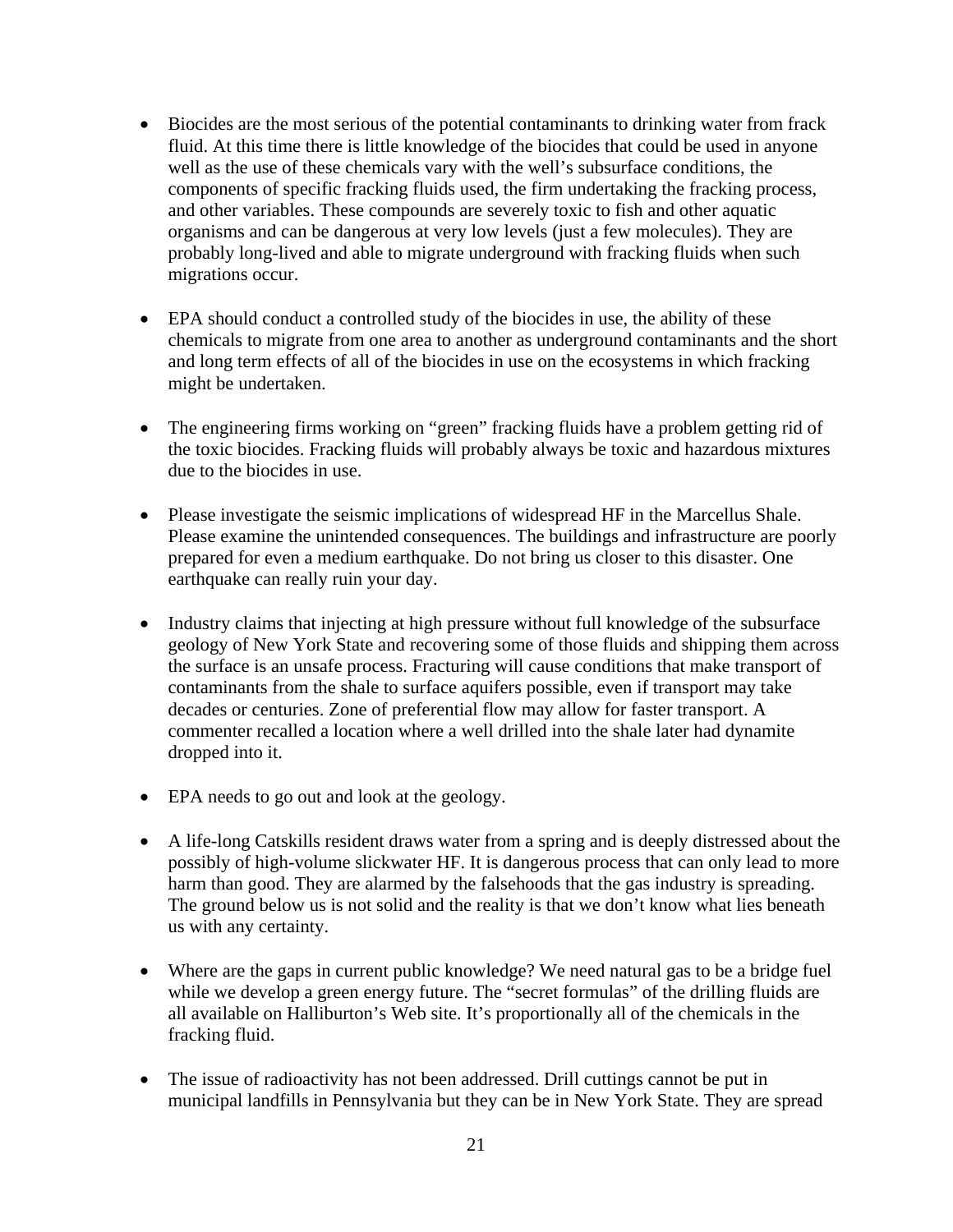on field and leachate ends up in wastewater treatment plants that can't handle them. The highest priority for EPA should be to examine human and natural life and protect wells in rural and suburban areas. There should be no acceptable risk level. Do we poison someone a little or all at once? What an insane calculus.

- EPA's handout was biased in favor of natural gas extraction, as evidenced by the phrase: "Natural Gas plays a key role in our nation's clean energy future, and HF is one way of accessing this vital resource." Natural gas is not clean energy. Nowhere is it asked if with current technology—extraction can proceed in a low-impact, environmentally friendly matter. Such records are difficult to find. The assumptions are serious flaws. The NYDEC does not compile a record of drilling problems encountered. The result is a dearth of official documentation because the state is too friendly with the industry. This study must examine case studies and look at record keeping policies.
- The worst threats are deep underground and include naturally occurring chemicals and radioactive elements. They have been underground for hundreds of millions of years. Radium-226 decays into radon. Radium-226 is a carcinogen that can cause leukemia. New York State NYDEC says frack fluids have levels of radium-226 that are thousands of times the limit that is safe for people to drink. It is very unsafe for children, but this threat is never addressed adequately. Radiation exposure in children has a greater risk than exposure later in life. Look at aerial photos that show well pads interspersed with homes.
- There is risk of the contamination of essential life systems such as water, air, and soil and causing harm to wildlife and humans through exposure to dangerous chemicals. The Endocrine Disruption Exchange (TEDX) is currently conducting studies to explore health effects. EPA must ascertain the health effects of chemicals used in HF. Many are considered hazardous waste. The commenter provided a list of 944 chemicals used in HF and noted that 43% of the chemicals on the list have absolutely nothing known about them. No one knows how much stays underground or how much is coming back to the surface. Additionally, the geology underground is not fully understood. What people don't realize is that gas does not come out of the ground dry, it comes up wet. Many of these chemicals are endocrine disrupters.
- It only takes a while for drilling to start before reports of contained well water surface. Sometimes it is one or two people speaking up but usually the true tale is told in another way: the story is told by a growing number of water buffalos. The big leaseholders don't complain because they are afraid their wells will be shut down. Others can't complain because the replacement water has come at a price because of a non-disclosure language. How can there ever be a proven case of contamination if the enforceable requirement for remediation is a non-disclosure agreement?
- This is just the beginning of all of the information we need to know about this process.
- The commenter has a gas lease but opposes shale gas mining as it is currently done; their main concern is water. Open pit fluid is more than a possible pathway, it is a sure thing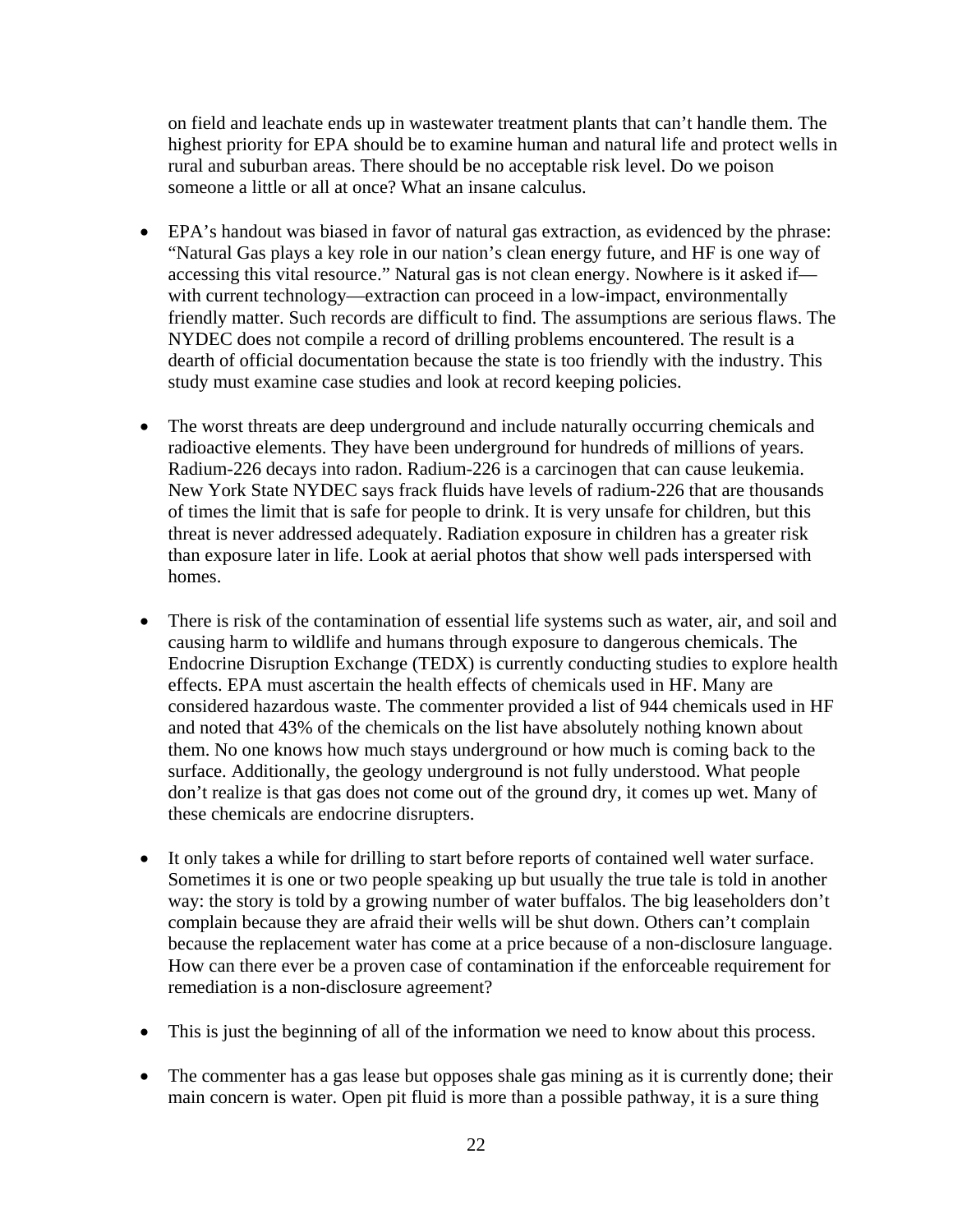for contamination. All ponds overflow in this climate. Since green additives will probably be discovered for fracking, it is ridiculous to add 1,000 gallons of toxic additives a few years early instead of waiting.

- Citizens have concerns about wastewater and fluid disposal.
- Radium and other radionuclides in the backflow water might be a cause for concern because injection in the subsurface at high pressure liberates particles down to the molecular level. Radium, a decay product of uranium, is often present in the rock and in backflow water in concentrations that are sometimes high relative to EPA limits for drinking water. The concentrations are also higher than those in water normally treated at wastewater treatment plants. EPA should be aware of new technology that sequesters radioactive elements in the walls of the drilling pipe. The pipe remains below ground and thus the radioactive component is never released to the surface making treatment of the waste water simpler and reducing the chance of extraction of radionuclides from surface which can present health risks or security risks. The radionuclide matrix in the pipe can be removed mechanically at a convenient time.
- High volume, high pressure horizontal HF is in no way comparable to the vertical kinds of fracturing used for decades.
- EPA should also look at surface water as well as ground water. While it isn't any longer recommended, many people in this area still use surface water as their main source for drinking and household use.
- A national group opposed to HF was further concerned by the oil drilling disaster in the Gulf of Mexico because it demonstrated how worst case scenarios can and do happen. They are worried about the possible loss of our useable water. Permanent damage that might be done, the production phase that may last for decades, the active underground slickwater high-volume HF may not give one incident like the Gulf, but the cumulative impact can be bigger.
- EPA should consider flowback water disposal and that there is no guarantee that the methane won't enter drinking water. Also, do not ignore serious issues of air pollution. Evaluate all environmental impacts under regular cases and under failure. This is a very new process, not the one that is 50 years old that some people have been discussing.
- EPA should look at Salt Solutions. They process frack wastewater in Livingston County and do pretreatment of frack water.
- The main technique used here is horizontal high-volume slickwater HF, which has been practiced for less than a decade. The difference between these two technologies, to borrow from an earlier speaker, is like the difference between a chicken coop and a factory egg facility.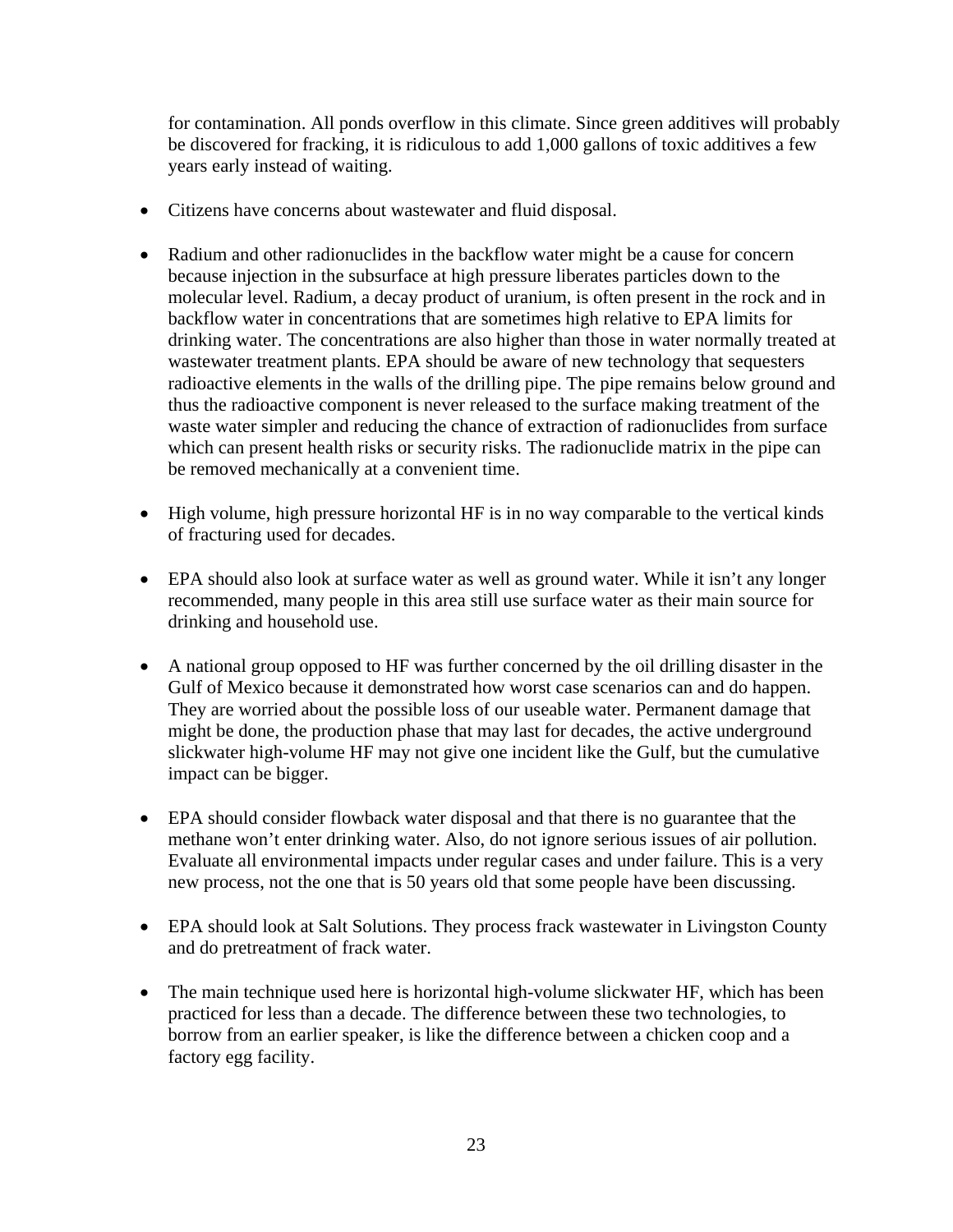- EPA needs to understand that some of the issues surrounding HF include high salt content and water resources, and that as new technologies developed, these technologies can be adopted to show how natural gas extraction can be an important green energy resource.
- If allowed to speak freely, industry workers could constitute a valuable source of information and shed light on the work culture that often rushes to get wells producing. Industry has also ready procured their desired results from their studies. They have already had their input. As the Onondaga remind us, people can't drink gas.
- How will HF impact our society now and in the future? What kind of legacy are we leaving to future generations? Will they question the motives of our government? Why did people cave into cooperate power and government in place of their health? Young women and children are more susceptible to environmental pollutants. Our country seems to be forgetting that it is made up of citizen with the unalienable right to good health, clean air, and clean water.
- The industry insists that there is no proof that gas drilling has contaminated water, but surfactants have been detected in residential tap water. Independent labs verified that. Only one case is needed to show that contamination can happen. We need data and more studies.
- A national conservation organization has two concerns. First, EPA should look as hard as they can at the long term effect of the industry on the long term state of water quality. Look 100 years down the road. Given what the previous speakers have mentioned about earthquakes, leakage, and the breakage of these famous concrete casings, this is important. Second, what is the surface effect of natural gas drilling, particularly with regard to natural habitats? What is this going to do to the water quality for other animals and plants? On the surface there will be pipelines, noise, etc. There is quite a lot of wildlife that won't migrate across roads. There are also edge effects that allow predators and invasive species to get in. Consider what species may become endangered.
- The Marcellus Shale has an inadequate scientific knowledge basis. A group representing over a million American scientists tentatively concluded that shale gas is not a clean fuel, although there is much uncertainty in the analysis. The carbon footprint for shale gas approaches or may exceed that of coal when all factors are taken into account. The analysis of these numbers is driven by methane leakage, which is difficult to estimate. EPA has a great opportunity in this study to remedy this knowledge gap and other gaps. The most uncertainty is associated with the risk of contamination of ground water, which is very difficult to find.
- Look at how the leases are structured and if people are being pressured and threatened to sign. In the commenter's experience, every question she asked of the drilling company was answered with a lie.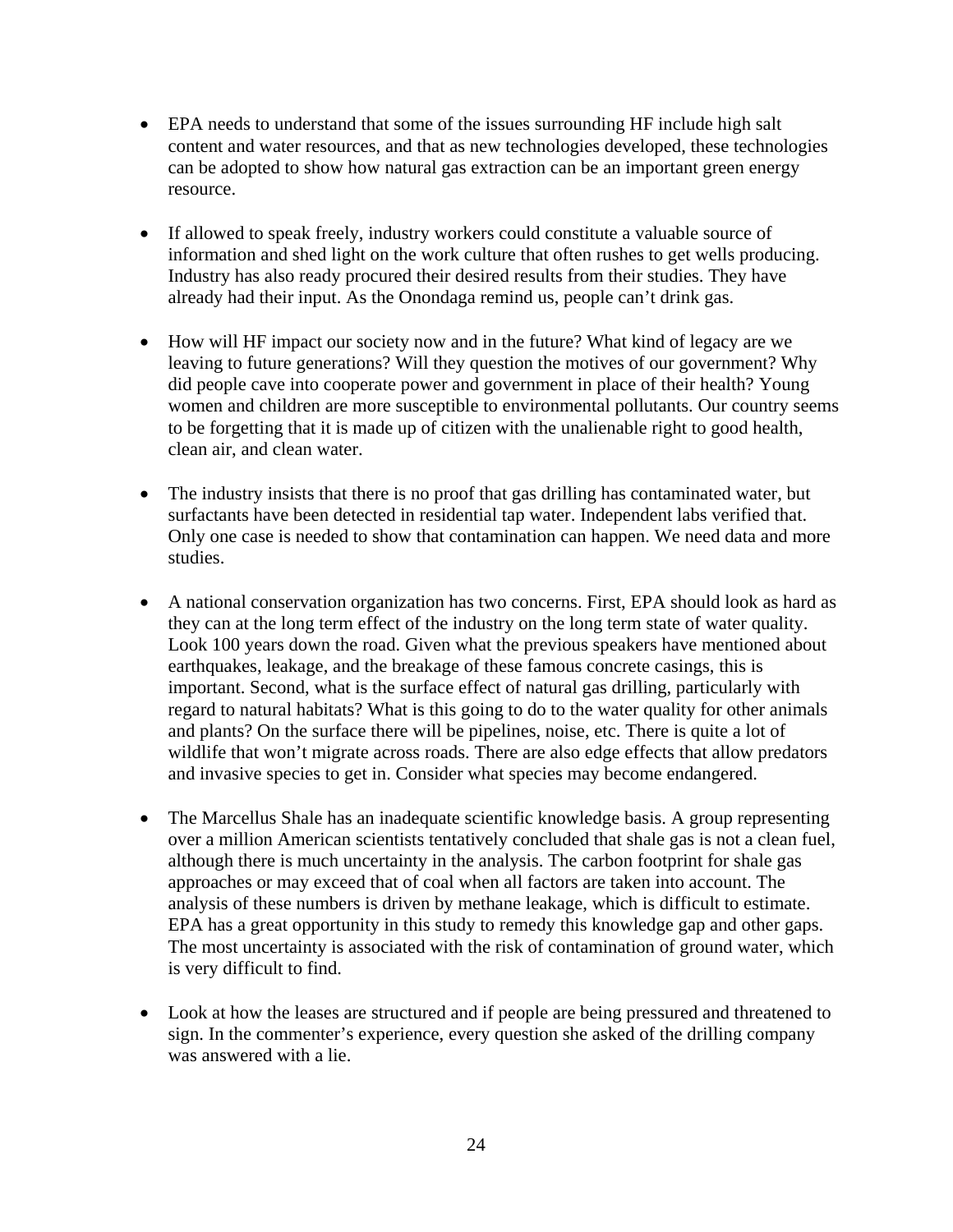- A gap is an uninformed public. That we don't know what we don't know is a gap. Nobody wants a devastating output.
- EPA should look at the new process of fracking. It is new, not decades old. Also, investigate eastern rock strata, which are unique and in which fractures are naturally occurring. These rock strata present multiple pathways naturally occurring, and poisons rise. EPA should also take advantage of research scientists. New toxic effects are not reversible. Medicine offers little relief.
- What is the cumulative effect of large ground water withdrawals? What is in the millions of gallons of HF fluids? The Marcellus Shale is a very dry formation. It is reasonable to assume that chemicals can migrate into our drinking water by fracture or spills. For the wastewater that does come back to the surface we do not have treatment plants and shipping it to state with less stringent guidelines for disposal, which is happening, is not an answer.
- A green space preservation group is very concerned about this process because a state forest is subject to logging or mining, or even natural gas extraction. They are in full support of all other groups that oppose HF in New York State and elsewhere. EPA should study the water supplies before and after drilling and look if industry has kept record. Look at them and see how they compare with direct observations. EPA should also study alteration of the surface landscape, including clearing of vegetation and how this affects local water supplies. Finally, EPA should look at the impact of truck traffic. Industry always takes a gamble with imperfect technology and avoids dealing with consequences; do not allow more of that.
- EPA should look at the impact of using deep injection wells because we have a dearth of treatment plants and also look at the geological formations, our many salt mines and limestone dissolution pathways.
- What will the state of well casings be 75-100 years from now, when our grandchildren are adults? The potential failure of steel and cement casing is a great source of anxiety. It is likely that hairline fractures will occur due to the high pressure used during injection, and will come to light over time. These fractures may be overlooked at the time of the drilling, but they must be evaluated. No one knows what the pressure will be that causes such failures until a very long time from now because this scale of HF is so new.
- Environmental consultants and engineers have the most up-to-date knowledge and industry experience.
- A commenter lives next to a wetland that is home to wildlife and rare salamanders. Should the water become polluted, this wildlife would die. The high pressure, high volume HF in Texas, Wyoming, Colorado, Ohio, and Pennsylvania has been associated with water problems and methane percolation. Because of the problems that develop in areas of HF, high pressure, high-volume HF is unsafe. Please include rural areas and vulnerable wetlands in the study.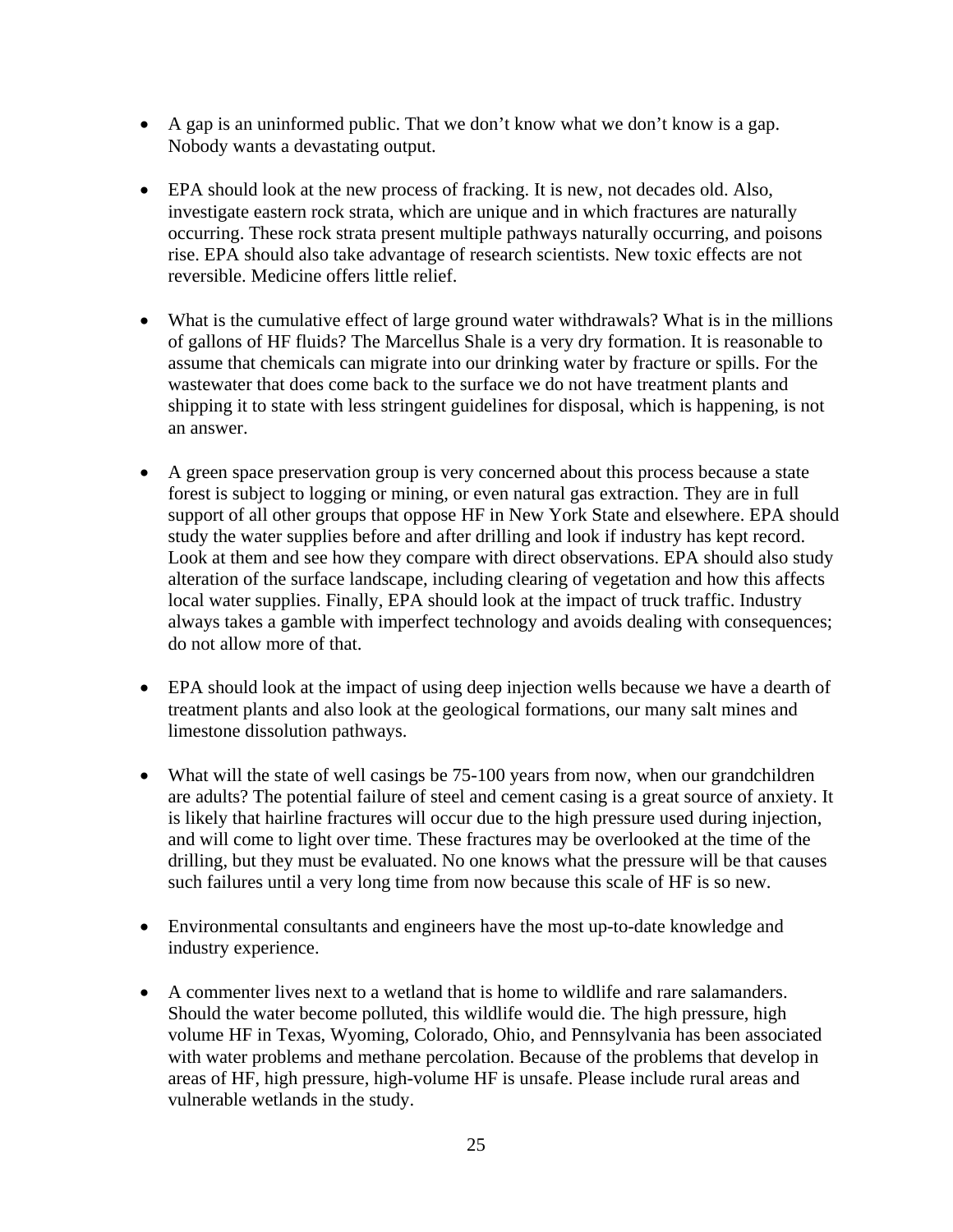- There is significant concern about the impact of HF on human health and the environment including water supply, water quality, wastewater treatment operations, local and regional air quality, management of naturally occurring radioactive materials disturbed during drilling, cumulative environmental impacts, and the New York City watershed.
- EPA should conduct a cumulative impact analysis of wastewater treatment plant discharge on water sources. WWTP plants along the Monongahela River claimed to be in compliance individually but the total impact endangered the drinking water for Pittsburgh. Industry claims it is moving toward 100% recycling of injected and produced fluids. This should allow EPA to reassert itself and stop the abuse of public water.

#### *EPA's Hydraulic Fracturing Study: Case Studies*

Comments from the public regarding case studies to be conducted during the study are as follows:

- We hope that EPA scientists will study the hundreds of already documented cases of water contamination by the gas industry that are on file in the Pennsylvania DEP's Offices; that EPA will read through the hundreds of newspaper and journal articles on gas drilling that will alert EPA to other pollution problems that have still not been resolved; and that EPA will make on-site visits to Dimock and other townships where drilling has occurred to independently test our wells. Contact Mr. Craig Lobins, Regional Manager of DEP's Northwest Office in Meadville for Oil and Gas Drilling, whose office is responsible for issuing the gas drilling permits and violations for the entire northern half of Pennsylvania.
- Regarding the case studies, it's not just Atlas, Chesapeake, Fortune, Talisman, etc. that EPA needs to look at.
- EPA should talk to NYDEC in Avon to determine whether there have been complaints in the Binghamton area.
- The fact that there have been no cases of documented contamination gets overlooked. Cases of reported contamination have been cause by other processes in the drilling. EPA should make this clear distinction.
- EPA should look at Dimock, Pavilion, Durango, and other unannounced sites. Please consider property values and insurance issues.
- The air, water, the scenery is threatened. Go down to the tip of Watkins Glen. There is continuous dumping. Who is dumping? Pennsylvania has laws that don't allow people to dump, so trucks are coming up to New York and dumping here. EPA should look at the salt industry that Watkins has allowed. Who is going to check that salt? If we have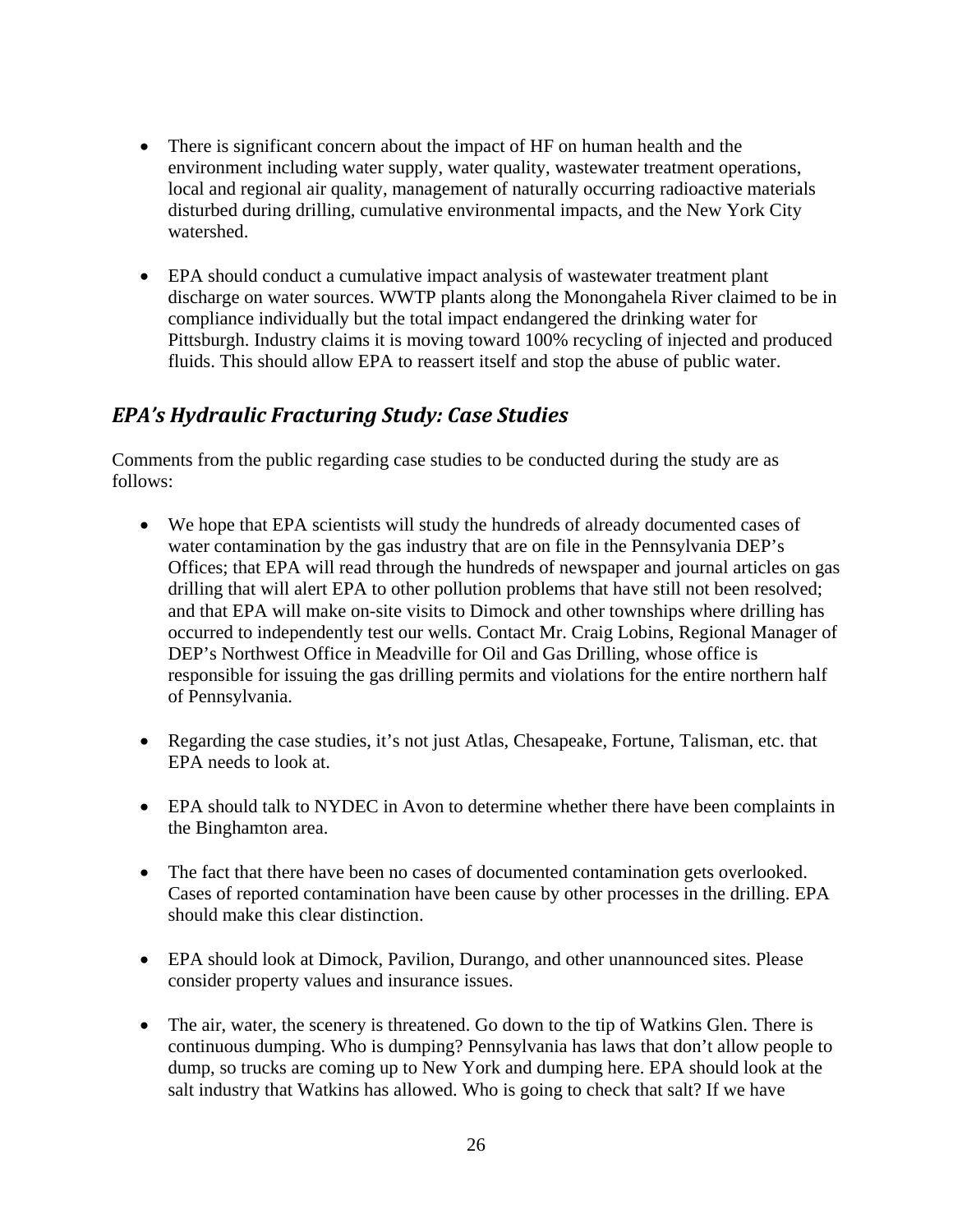radiation and chemicals pumped in and they come up, what about them getting into our salt supply and coming into contact with us?

- Go investigate Dimock, Pennsylvania and see if there is a problem. The landowners will want to know.
- Some of the most significant issues are to find a comparable area to study that has the same population density and density of HF wells. There isn't one in the country.
- Dimock water contamination has been incompletely reported. Many wells in Dimock have had gas in water from the upper formation; this has no bearing on Marcellus.
- There is no known water well in New York State that has been contaminated from HF. A speaker from Independence Township, in Allegany County, has four neighbors who have lost their drinking water. Only one of them is going to say anything publicly for various reasons. One made a YouTube video about how his well was contaminated from vertical fracturing.
- Since the anti-drilling groups are against the SGEIS, it is clear there is not a scientific study not supporting their predetermined idea they will ever accept. Go down to Dimock and study the water.
- The northeastern mid-Atlantic states have very dense network of surface water supplies. The primary water supply for Syracuse is Skaneateles Lake, which has 150 tributaries on 38 miles of shoreline. 48% of that land is used for agriculture. It is apparent that the topography could provide pathways for spilled fluid to enter surface water supplies. EPA should have a case study in this region. Also look at total suspended solids from the greater volume of traffic that would be need to service these surface well pads. Our rural roads are not of the greatest construction. They have very little shoulder and they will be very much impacted by repeated truck traffic.
- A landowner has property among potential gas drilling sites that includes a stream fed by marsh that empties into the Susquehanna River. The slopes are filled with natural springs, from which they get water. Most of his neighbors have wells. EPA is welcome to use this site for a case study.
- A landowner's group investigated Dimock, Pennsylvania and heard from the residents there that the problems in Dimock have had nothing to do the process of HF. EPA should go there and tell the world the same thing. The complications there represent less than one percent of total drilling. Drilling does not have to be perfect to move forward.
- EPA should conduct a long-term cumulative effects assessment that took into account horizontal drilling, extensive fracturing, the proposed large number of wells, and the probability of permanent contamination of water. The EPA case studies should not study these aspects in isolation but as a whole.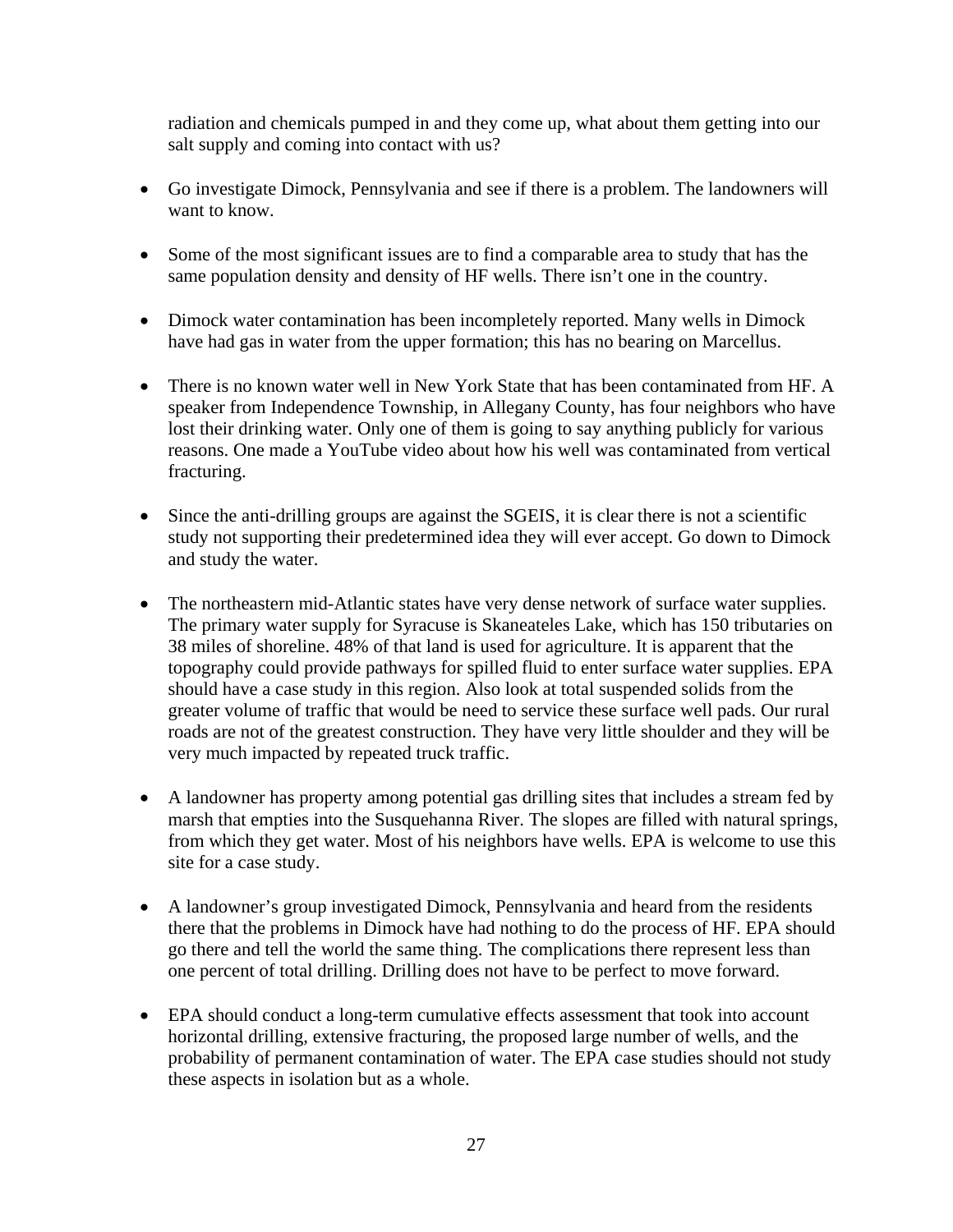- Complex responsibilities, competing goals, and decision making by multiple players in a high tech culture is not failsafe as shown by the Gulf spill and the Challenger explosion. The EPA case studies should include this issue of decision making and should devise a way to keep our water safe in such a culture.
- Agencies that regulate and inspect must be separate from those that issue permits and the site visits must be surprise visits. Visitors are being directed to the best sites, not to the significant number that have problems. People didn't fly here on an airline with a two percent failure rate because that isn't permitted. EPA has the same responsibility to our environment.
- If EPA picks sites for case studies that are already suspected of being contaminated due to HF, the companies will just deny it was their fault.

## *Regulating Hydraulic Fracturing*

Comments from the public regarding regulation of hydraulic fracturing activities are as follows:

- NYDEC has rubber-stamped 90% of wastewater permit applications instead of conducting a substantive review. Municipal wastewater treatment facilities should not be allowed to take wastewater. They are not designed to take briny solution; they merely dilute and discharge into waterways. The NYDEC does not have staff or funding to administer a pretreatment program for gas and oil wastes, and the public does not have confidence in them. There is no guarantee that rules will be followed or enforced.
- Without regulations avoidable pollution will kill innocent people. A Ph.D. in economics isn't needed to see that we need regulatory oversight. The NYDEC cannot provide that level of oversight. New York State suffers from lawlessness and unseemly legislative haste.
- EPA should work closely with NYDEC officials. EPA should look at the use of closed loop systems. Guidelines for enforcement should be clear and only companies with good drilling records should be permitted to drill in New York State.
- A local legislature passed a resolution to ask Governor Paterson to ban HF pending future investigations.
- We are all worried about different types of pollution. Nothing can be taken out of the Great Lakes. The legislators in charge of the Finger Lakes should enact a similar rule.
- Water turns into toxic waste, toxic air pollution, and radioactive pips. All of these do not stop at state borders. For this reason, it must be considered as an interstate matter to be regulated by EPA.
- Beyond the study, EPA must provide vigorous oversight on this inherently interstate process. Aquifers and river basins such as the Susquehanna do not stop at state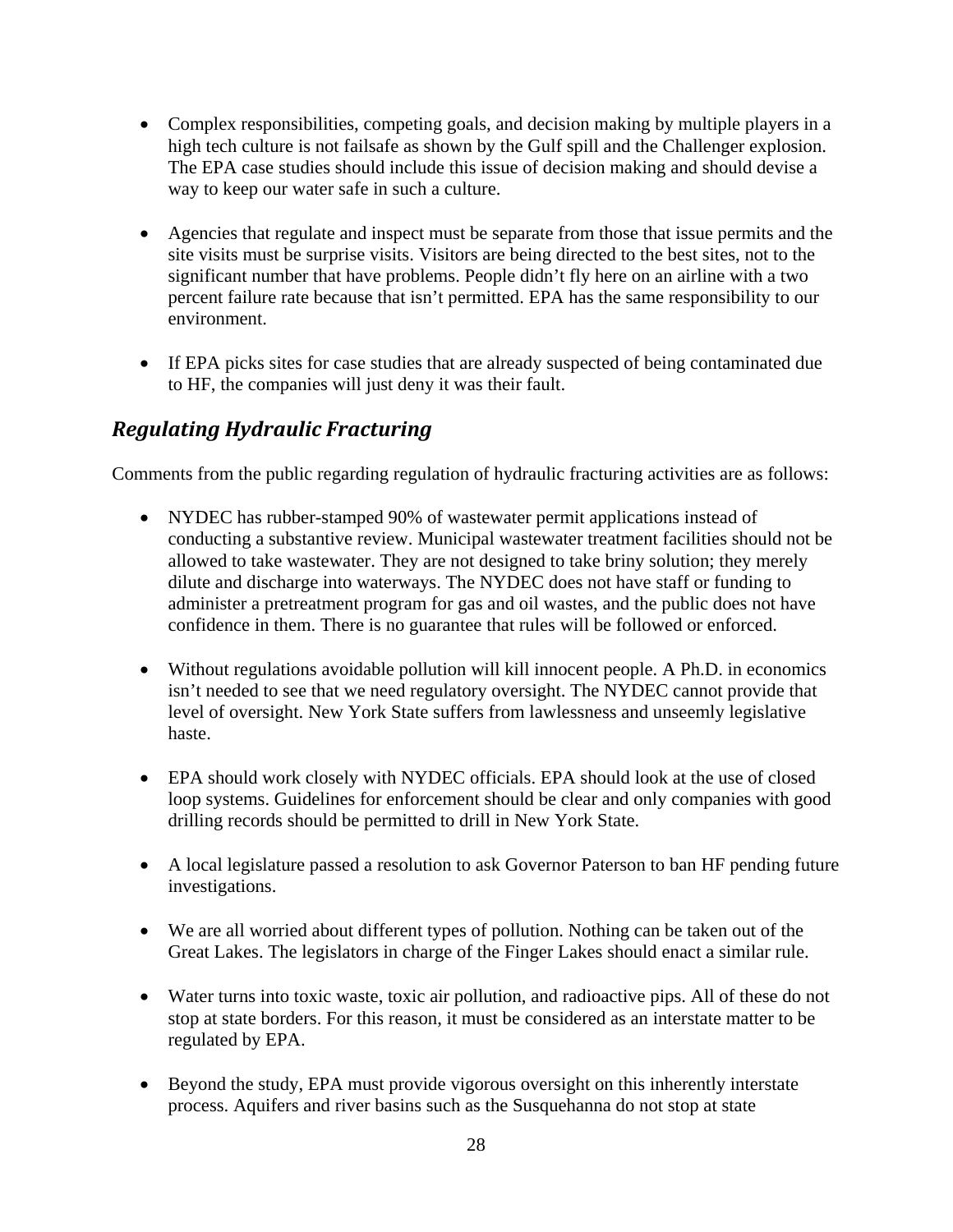boundaries. The existing patchwork of state and regional regulatory schemes varies according to politics, not science, and state regulators have proven unequal to the task of protecting our health, safety and environment from a risky industrial process.

- EPA should order the immediate suspension of high-volume slickwater HF until the study is complete. There are methane leaks going on and although there is an EPA rule requiring reporting of such leaks there is not a rule that they have to be controlled. They should be controlled, and tightly. If gas industry has to be sent back to the drawing board, then send them back.
- EPA does not need to regulate or permit HF; the states are already doing that, and they are doing a good job.
- While the Pennsylvania DEP is making progress trying to regulate this industry, many of our elected officials are being bought off and are helping the gas industry get the laws they want. The commenter stated that their local gas company has arrogantly flaunted DEP's regulations and orders unless they are delivered repeatedly. Therefore, just as the Army Corps of Engineers provides tighter regulations than most of the States to protect wetlands, we need EPA to provide strong federal oversight that will back up and go beyond the states' regulations, containing significant penalties to violators
- EPA should ban all of the drilling not covered by environmental laws, for the safety of the American people, until this study comes out. After HF is proven hazardous, do not allow the gas industry to come back with a so-called green technology. They've already proven they can't be trusted. The time to switch to a renewable energy source is long overdue. Germany is 20% solar. They learned that genocide is not the answer, have we? We cannot live without food.
- Without proper oversight, this extraction will destroy our air, water, soil, and our rising property values: that's already happening in other states. Please help—our lives depend on it.
- High-volume HF is the most important issue that EPA and all other agencies concerned with our air, water, and land will ever examine. The commenter stated that their experience with natural gas drilling is a perfect paradigm that proves that even with all the regulations in place, the appropriate agencies and personnel on duty and the best procedures carefully delineated, a single individual can easily wreck havoc despite the rules, regulations, and safeguards. The commenter lives on a rural property, and had a neighbor who drilled an unproductive gas well that was declared "temporarily abandoned" and soon dismantled. However, the site was used to dump brine and frack wastewater because the trucker found out the permitted site he normally used was closed for the weekend. The commenter sold their home because they did not want to risk having well water that might be polluted with a chemical cocktail (undermining the home's equity).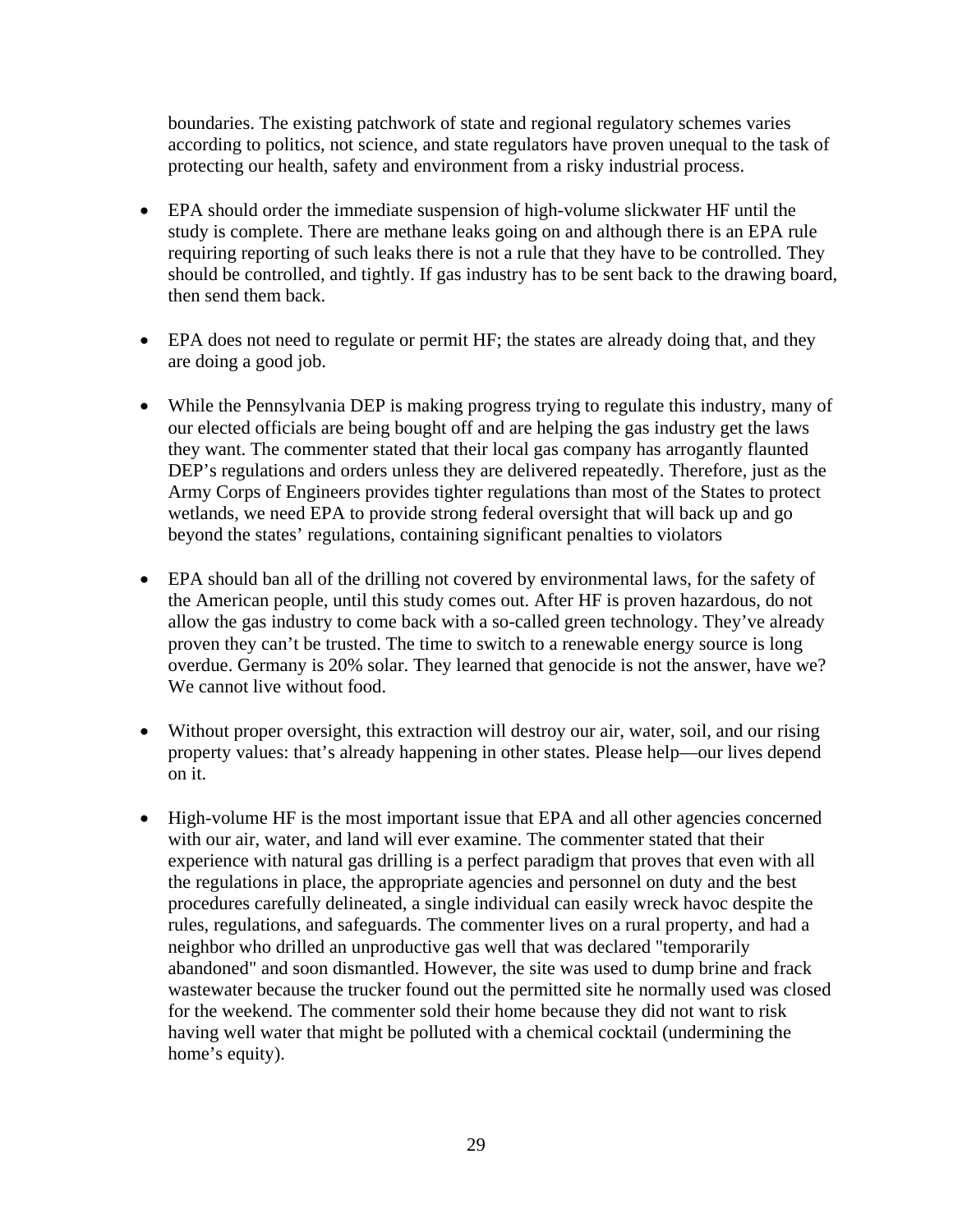- New gas wells and all water wells must be tested before or after drilling. Vertical fracturing is taking place now and has taken place with negligible effects. NYDEC's SGEIS is as nearly complete. No new action should be considered until the results are released.
- A moratorium or delay will be devastating to us all. We must consider our security as a nation. The exploration of natural gas from shale is global, and our regulations are the best in the world. The regulations in New York State are the strictest in the country and NYDEC is working on strengthening them further.
- The commenter does not know a single person who is in favor of contaminated ground water. The real issue is whether the matter be handled by the state or turned over to EPA. The NYDEC is well poised to regulate. The result of surrender would be nothing short of disastrous to this economy. The passage of the FRAC Act would do more than close the loophole, it would add years for us to move forward. New York State is bleeding jobs and economic ruin is a constant threat. These resources stand to bring thousands of high paying jobs to the southern tier. This raises the question of whether we are serious about our national security and safety. This issue is best left in the hands of the people of New York.
- There should be one standard for the entire state. EPA should step in with federal regulation because these are interstate water sources.
- Gas companies say HF is safe, but they are quick to blame the cement casing when something does go wrong. It is never the actual fracking itself that causes the problem. Fracking should not be allowed by our government unless it can be proven safe beyond a shadow of a doubt.
- Fracking is an interstate matter.
- Look at the ways water withdrawal and dispersal regulations differ from one watershed to another, with not much coordination and uneven enforcement. An elected official noted that 75% of the residents in her district are in an international water basin that has different protections than the 25% of residents in the domestic water basin.
- It has become very apparent that Pennsylvania cannot protect its water.
- A commenter begged EPA for oversight to protect water.
- A political party has concerns over the health and safety of our members and friends and the local workers hired to work in this industry. Wells will be located next to schools, churches, farms, and ponds. It has become increasingly apparent that the industry is not policing itself and that states are learning at hard way that they are underprepared to regulate this industry.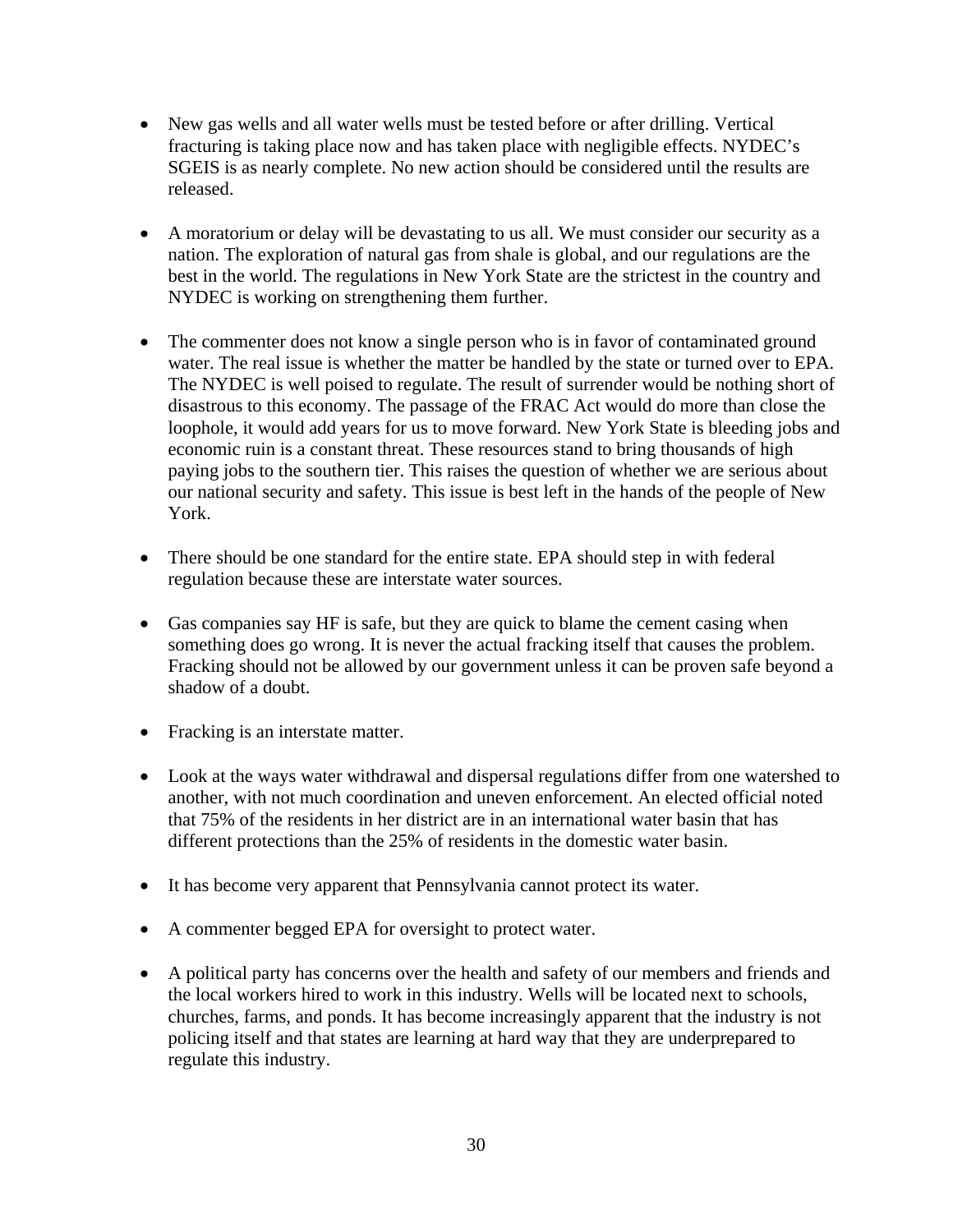- Given the interstate nature of unconventional shale gas drilling, EPA's involvement is essential to any adequate assessment.
- The best way to accomplish safe, responsible gas drilling (which the commenter supports) is to have all regulatory industries fully engaged with industry held accountable and not allowed exemptions. EPA should call for tough uniform regulations at the top, not a state-by-state race to the bottom.
- Bolivia proposed in the United Nations—and it passed—a resolution to make clean water a worldwide human right. Would the great State of New York want anything less?
- New York State has failed to adequately address environmental impacts in NYDEC's draft SGEIS. EPA intervention is critical.
- Since EPA is a federal agency, any negative findings from this study may shut down all of the oil and gas operators across the United States.
- A commenter expressed support for the FRAC Act, which requires full disclosure of chemicals.
- The industry must be forced to use green fracking fluids so that the taxpayers are not forced to clean up after them years later.
- It is appalling that drilling companies do not have to tell us what chemicals they are putting us into the ground.
- We need the complete list of what is in frack fluid. EPA should test to identify these chemicals, singularly and combination, along with substances that are naturally in the ground already. Everything has to be looked at without the limitation of the energy exemptions. Otherwise, our hands are tied, and there is not much EPA can do to help.
- An escrow fund should be collected now while the money available and placed in a strongbox until needed to fix broken casings.

### *Hydraulic Fracturing – General Comments*

General comments from the public regarding hydraulic fracturing are as follows:

- Gas production constitutes the single greatest threat to abundant clean air and land. It is a threat, not a boon, to the renaissance of our green energy future.
- We know that the chemicals used are active in the parts per million or billon range and are not removed by wastewater treatment plants or drinking water treatment plants. Given these dangers, there is no safe way to proceed with HF.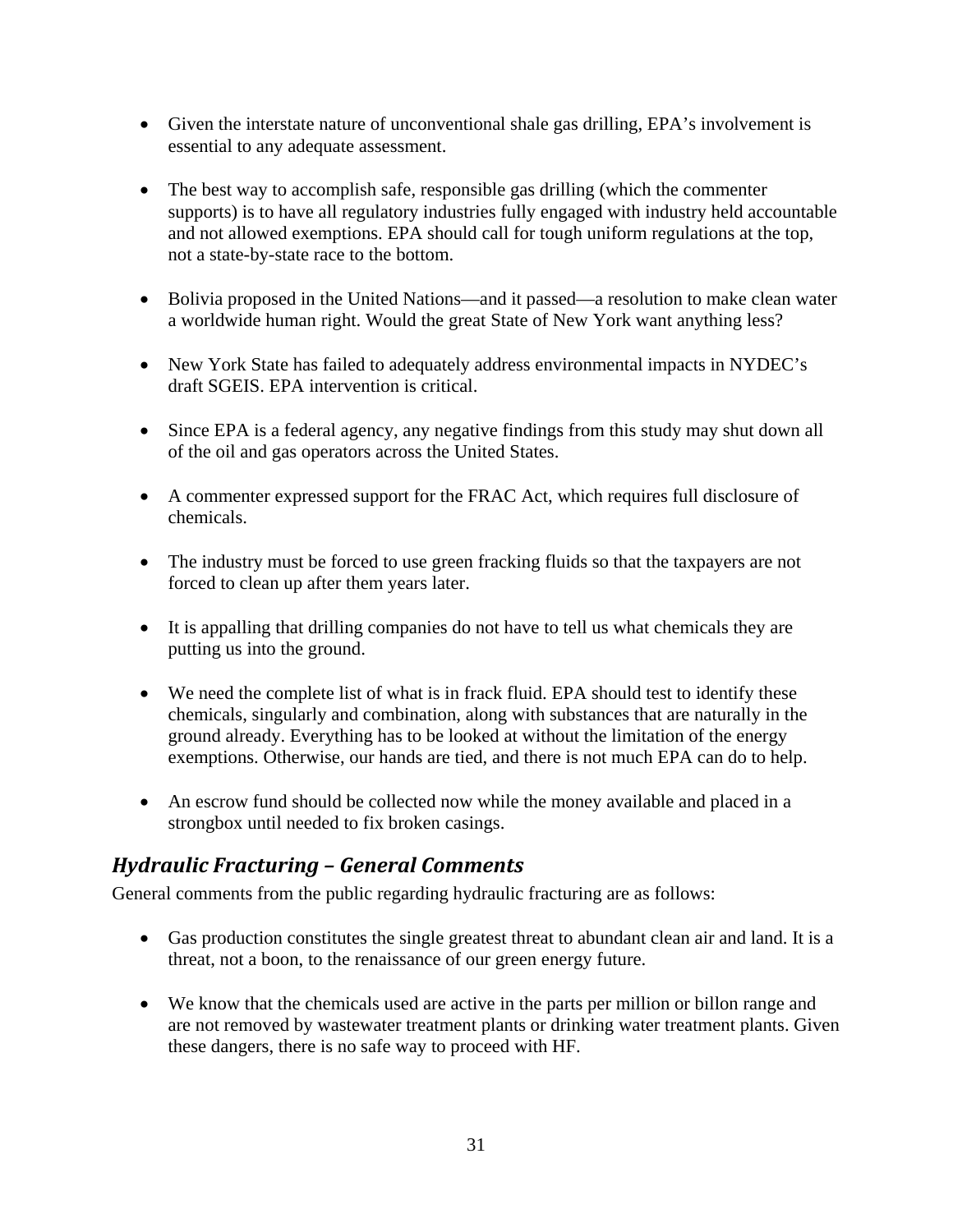- There are no known beneficial impacts of HF, only adverse impacts. Everything EPA needs to know was taught in kindergarten. Oil gas water do not mix. The only safe policy is to keep them away from each other. Toxic chemicals cannot be separated from an industry witch's brew. Fracking fluid is indelibly infused with cancer-causing substances like benzene. Even if fluids contained only sterilized sand and distilled water, the volatile organic compounds that are components of natural gas will still contaminate the fracking waste water.
- It is not a level playing field if competing economic development has to ensure clean emissions but not the gas industry. Solar, wind, geothermal, helicopter plants, and the dairy industry—why should some have to play clean and not others? It is a false choice between this kind of development and none at all, when some get exemptions from regulation and benefit of tax credits and some don't.
- Overcome industry influence to conduct an unbiased and through study. Save us. The responsibility is EPA's to save us from HF so that we can lead the whole world back to sanity, sustainability, and survival.
- The HF of the Marcellus Shale poses unacceptable risks and is being developed before we have the knowledge needed to ensure it can be safely done. The situation is comparable to the Deepwater Horizon, the PCBs in the Hudson River, and Endicott.
- The gas and oil companies used to have to contribute to a Superfund. They haven't since 1995. Now when something goes wrong it is up to individuals or the government to pay for it. It is difficult to get compensation from the industry, and this is unfair. Consider the one million dollars needed for road improvements in tiny Croton, New York for the construction of the Millennium Pipeline. They got \$50,000 from the drilling companies and were told to sue for the rest. If the industry must cover the full cost of each drilling activity, then the industry would be much more careful. A fund should be created that gas drilling companies have to pay into. An ombudsman should be appointed to tap into this fund on behalf of the citizens. Make industry contribute to the superfund.
- Domestic natural gas is a good way to reduce the nation's dependence on foreign oil. EPA should help lead this country out of energy gridlock so this United States can be stronger than it is today.
- The natural gas industry has a long history of explosions, spills, contaminations, and accidents in Pennsylvania and other areas of unconventional gas production, refuting industry claims of "safe" operations.
- Gas will be sold on the international market and will not benefit the United States. Since the drilling company brings their own crews, local jobs aren't created. Does anyone really benefit?
- There are several reasons to support responsible gas recovery in the U.S. First, national economic and strategic defense. Consider that China, a nation of 1.3 billion people has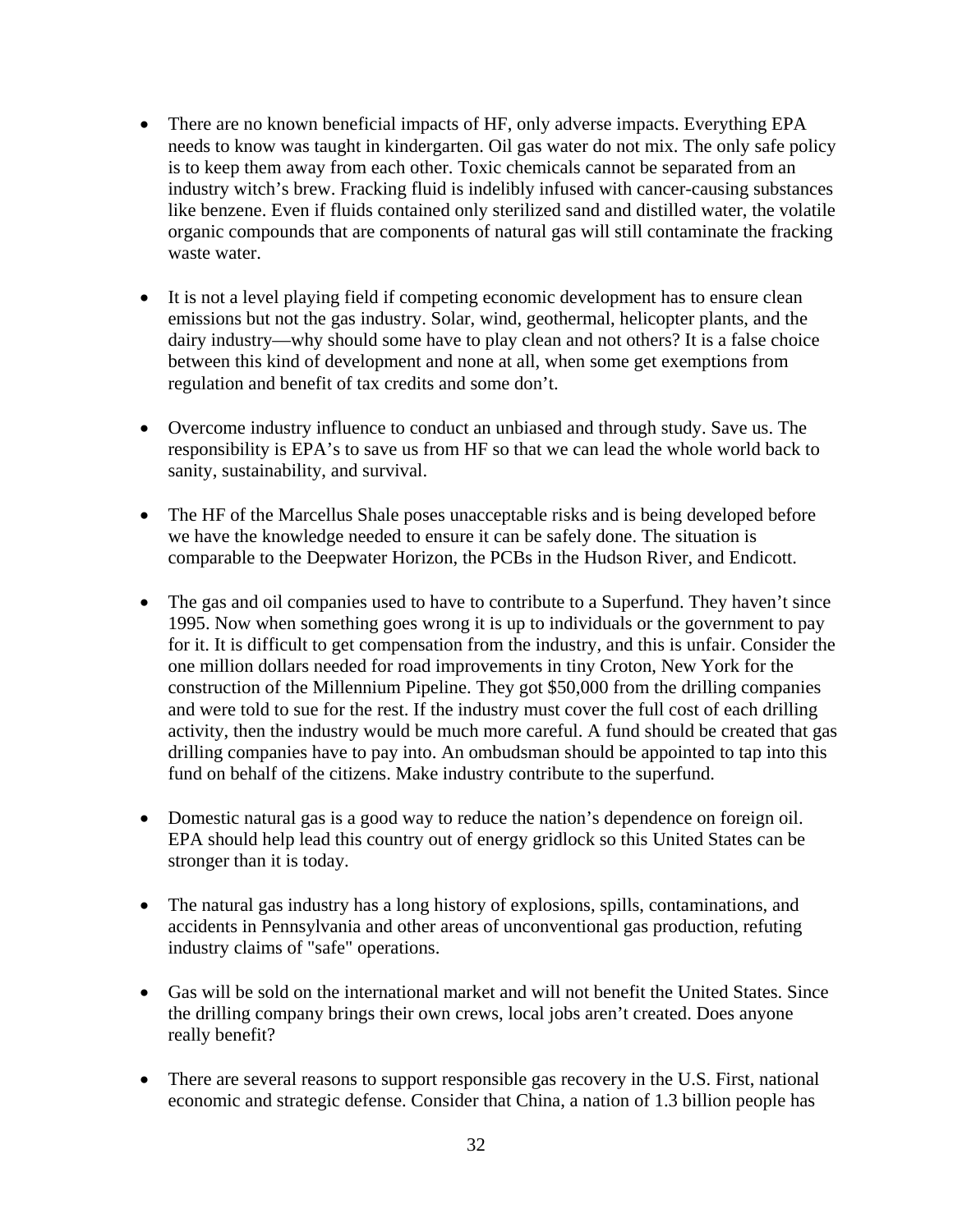just become the world's largest market for automobiles. It follows that China, not the United States, will soon be the world's largest consumer of hydrocarbon energy. Foreign producers will have a new and expanding market for oil and natural gas. What are the implications for the United States? Second, economic improvement locally and nationally. Can anyone deny that our youth are leaving because of economic necessity?

- Drilling on your property is like shooting at the horizon. You can't shoot at the horizon because you don't know what's beyond it. Then when your property or hunting rights end, that's when you can hurt someone else. This does have to do with the economy. There are other ways to make a living. Property owners are struggling, and the oil and gas companies are the largest subsidized industry in the United States. But there are other ways. There is money even in a recession. There is money to incentivize property owners to make a living without drilling.
- A commenter expressed fear that his lifelong investment is about to be destroyed. A half million signing bonus is not worth living in an industrial zone. He didn't want to become rich at the expense of my neighbors, but he will likely be forced to lease due to compulsory integration. He was happy with his decision because he thought he was protected by well-informed government oversight, but he feels he is not protected and is scared stiff.
- It is clear that the success of the current economic recovery may depend on fulfilling our energy needs domestically. Access to our own energy resources was critical to transform our nation's energy future and to maintain economic competitiveness and keep jobs.
- We drink same water the dinosaurs drank and there is only a finite amount. How can we pollute billions of gallons forever just to extract more carbon fuel from the earth? Then we will turn to the sun and wind but it will be too late.
- Now we know that heat trapping gases are warming the globe and that extracting more gas is going to do nothing but exacerbate that.
- Don't put the fox in charge of the chickens. The people of the gas industry are not from here, but they have unlimited resources. They are the foxes and are not in the business of protecting us.
- The moment is now to subsidize and switch to renewables.
- A speaker would never want her family raised near gas wells because of the risks.
- Natural gas is transition fuel that must be harvested now. Switching to natural gas can cut emissions by 17%.
- It is hard for the public to find credible information on HF. Web sites are filled with misinformation. The EPA Web site is the only place with good information. Since this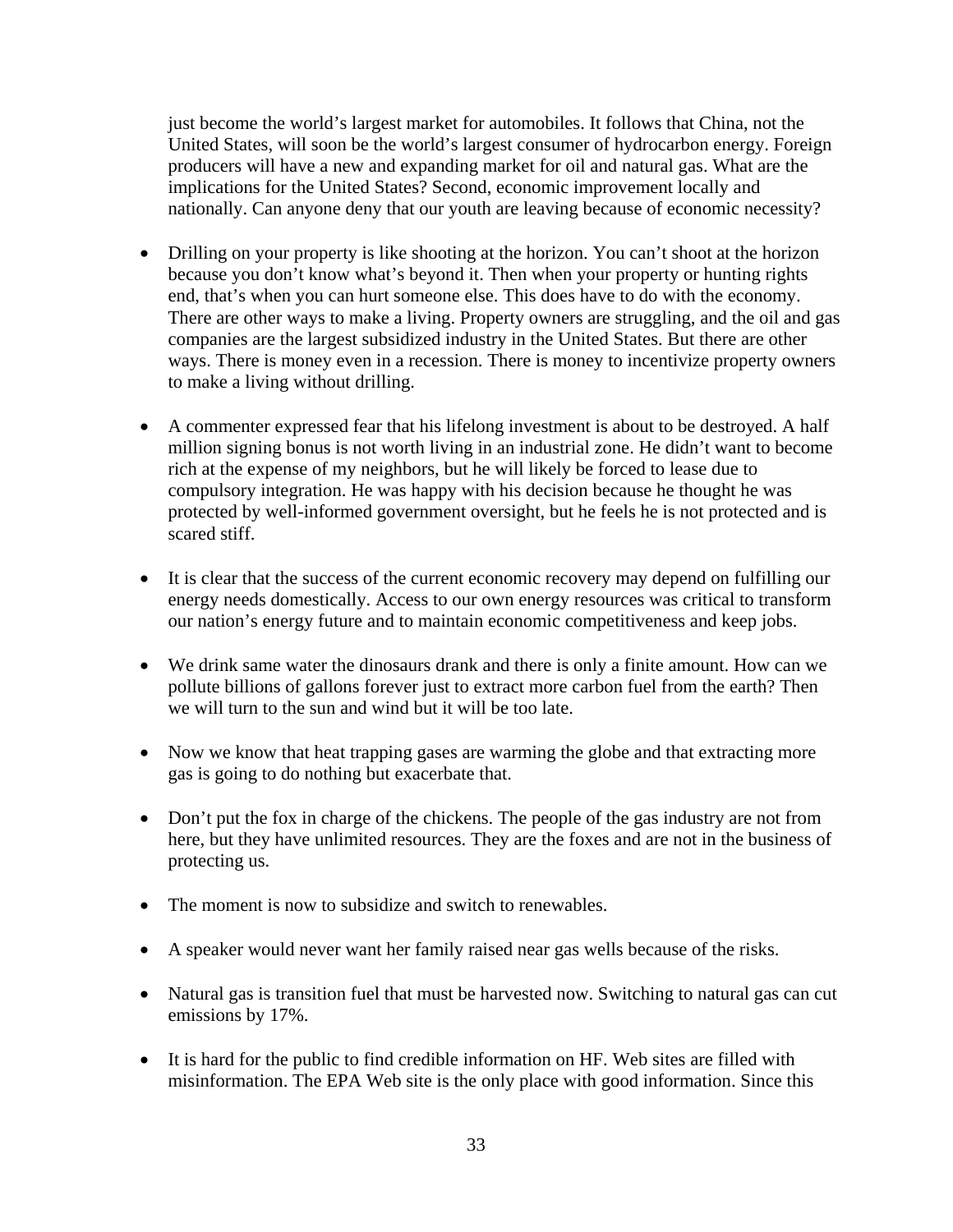decision would be important to many landowners, everyone should take the time to learn about HF and learn from the geologists.

- Drilling and jobs and the accompanying economic benefit offer a chance to reverse the downward economic trend. Keep in mind the benefits of a cheap and clean energy source. We should be concerned about how we are spending billions on foreign oil. We need to utilize our own natural resources here.
- This whole debate is a quite a contrast to many other places where the industry has come in and simply established themselves for better or for worse.
- Why are people so fearful of this process? There are chemicals everywhere; in clothes, in packaging, in telephones, in automobiles, shoes, furniture, eyeglasses, money, pencils, inks, and pretty much everything. If something doesn't have chemicals in it, chemicals were used to transport it. To enroll a child in school in New York State, they need vaccinations, which are chemicals. Why are people afraid of the chemicals in this process? Please get over the foolishness and fears and use this opportunity to improve people's lives.
- As expenses of gas drilling are shifted to the drilling companies themselves, renewables would become more competitive. Currently, gas companies get 20% of government subsidies. Americans could build, use, and export green technologies. This is America, and we can do this.
- Natural gas has great environmental benefits in terms of protection. If coal was replaced with natural gas, the United States could easily exceed the goals set by President Obama at Copenhagen.
- We took away this country from the Indians and we were expecting to have a good country but now it's threatened.
- Out West, there is extensive evidence of environmental impact of hydrocarbon extraction. Many wells have been drilled in Western states with terrible environmental impacts. Federal environmental protection laws did not protect citizens because these activities are exempted.
- This study might be a delay tactic. Congress has created this study process to study something against which there is already a great deal of evidence. In addition to an environmental problem, we have a political problem. Representatives are not protecting citizens from the impacts of oil and gas drilling. Everyone needs to keep this firmly in mind during the next election.
- We are Americans. We are innovative, and we can do this without destroying our environment.
- Senior citizens should be involved. We do not want to be the next Love Canal.